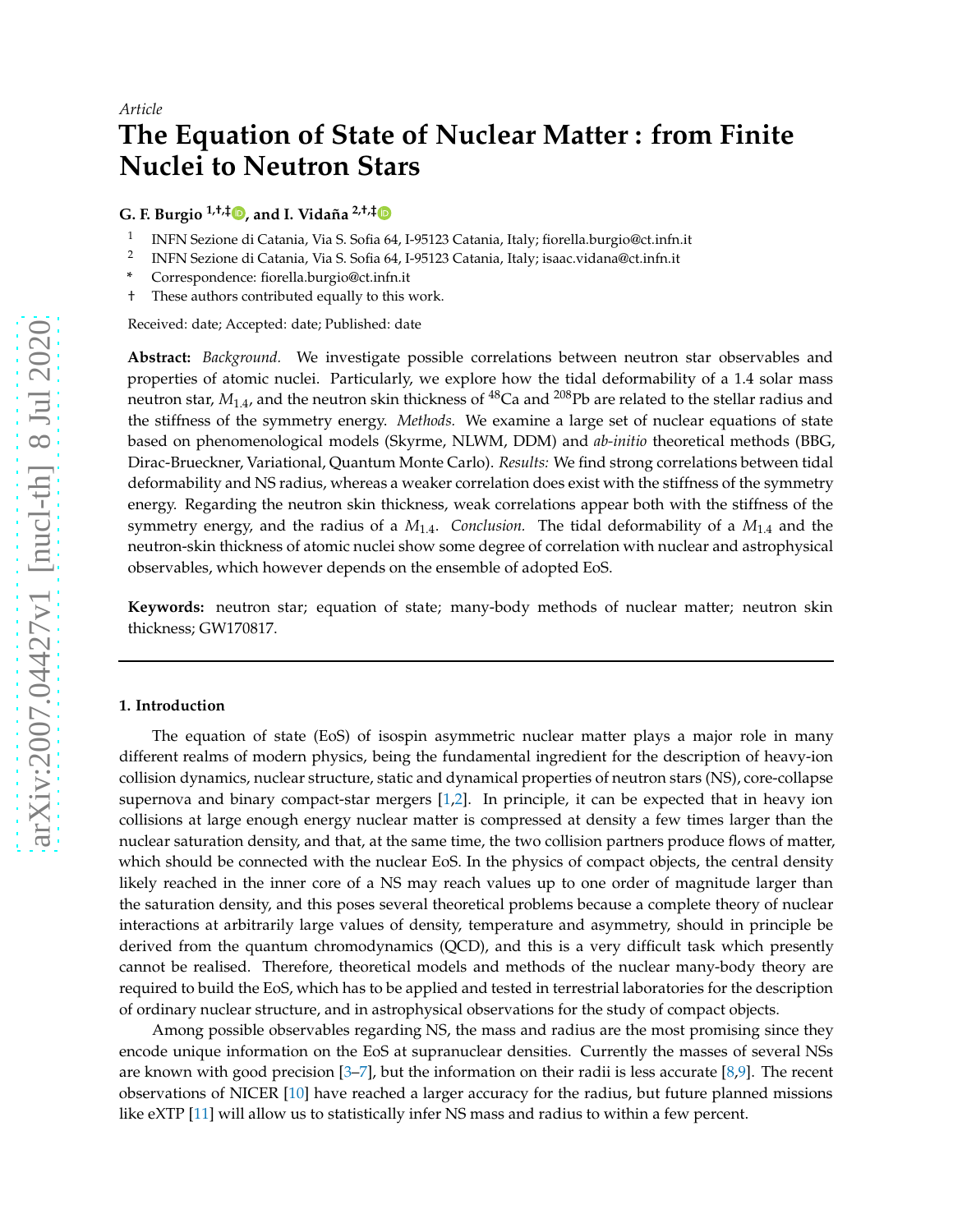A big step forward is represented by the recent detection by the Advanced LIGO and Virgo collaborations of gravitational waves emitted during the GW170817 NS merger event [\[12](#page-16-8)[–14\]](#page-16-9). This has provided important new insights on the mass and radii of these objects by means of the measurement of the tidal deformability [\[15](#page-16-10)[,16](#page-16-11)], and allowed to deduce upper and lower limits on it [\[13](#page-16-12)[,17](#page-16-13)].

In this paper we analyze the constraints on the nuclear EoS obtained from the analysis of the NS merger event GW170817, and try to select the most compatible EoS chosen among those derived from both phenomenological and ab-initio theoretical models. We also examine possible correlations among properties of nuclear matter close to saturation with the observational quantities deduced from GW170817 and nuclear physics experiments. In particular, we concentrate on the tidal deformability of NS, and the neutron skin thickness in finite nuclei, thus connecting astrophysical observables with laboratory nuclear physics.

The paper is organized as follows. In Sect. [2](#page-1-0) we give a schematic overview of NS phenomenology, whereas in Sect. [3](#page-3-0) we explain the role of the equation of state in determining the main properties of NS, and illustrate the ones we adopt in the present study. The experimental constraints on the nuclear EoS are presented in Sect. [3.1](#page-4-0) whereas the astrophysical ones are discussed in Sect. [3.2.](#page-5-0) A brief overview of different EoS of *β*-stable matter is given in Sect. [4,](#page-7-0) along with numerical results. In Sect. [5](#page-11-0) we briefly discuss the NS tidal deformability, and its connection to the neutron skin thickness in Sect. [6.](#page-13-0) Conclusions are drawn in Sect. [7.](#page-15-0)

#### <span id="page-1-0"></span>**2. Neutron stars in a nutshell**

Neutron stars are a type of stellar compact remnant that can result from the gravitational collapse of an ordinary star with a mass in the range  $8 - 25M_{\odot}$  (with  $M_{\odot} \approx 2 \times 10^{33}$ g the mass of the Sun) during a Type II, Ib or Ic supernova event. A supernova explosion will occur when the star has exhausted its possibilities for energy production by nuclear fusion. Then, the pressure gradient provided by the radiation is not sufficient to balance the gravitational attraction, becoming the star unstable and, eventually, collapsing. The inner regions of the star collapse first and the gravitational energy is released and transferred to the outer layers of the star blowing them away.

NS are supported against gravitational collapse mainly by the neutron degeneracy pressure and may have masses in the range  $M \sim 1 - 2M_{\odot}$  (with  $M_{\odot} \approx 2 \times 10^{33}$ g the mass of the Sun) and radii of about 10 − 12 km. A schematic cross section the predicted "onion"-like structure of the NS interior is shown in Fig. [1.](#page-2-0) At the *surface*, densities are typically  $\rho < 10^6$  g/cm<sup>3</sup>. The *outer crust*, with densities ranging from  $10^6$  g/cm<sup>3</sup> to  $10^{11}$  g/cm<sup>3</sup> is a solid region where heavy nuclei, mainly around the iron mass number, is a Coulomb lattice coexist in *β*-equilibrium (*i.e.,* in equilibrium with respect to weak interaction processes) with an electron gas. Moving towards the center the density increases and the electron chemical potentials increases and the electron capture processes on nuclei

$$
e^- + ^AZ \rightarrow ^A (Z-1) + \nu_e \,, \tag{1}
$$

opens and the nuclei become more and more neutron-rich. At densities of  $\sim 4.3 \times 10^{11}$  g/cm<sup>3</sup> the only available levels for the neutrons are in the continuum and they start to "drip out" of the nuclei. We have then reached the *inner crust* region, where matter consist of a Coulomb lattice of very neutron-rich nuclei together with a superfluid neutron gas and an electron gas. In addition, due to the competition between the nuclear and Coulomb forces, nuclei in this region lose their spherical shapes and presenyt more exotic topologies (droplets, rods, cross-rods, salabs, tubves, bubbles) giving rise to what has been called "nuclear pasta" phase [\[18](#page-16-14)]. At densities of  $\sim 10^{14}$  g/cm<sup>3</sup> nuclei start to dissolve and one enters the *outer core*. In this region matter is mainly composed of superfluid neutrons with a smaller concentration of superconducting protons and normal electrons and muons. In the deepest region of the star, the inner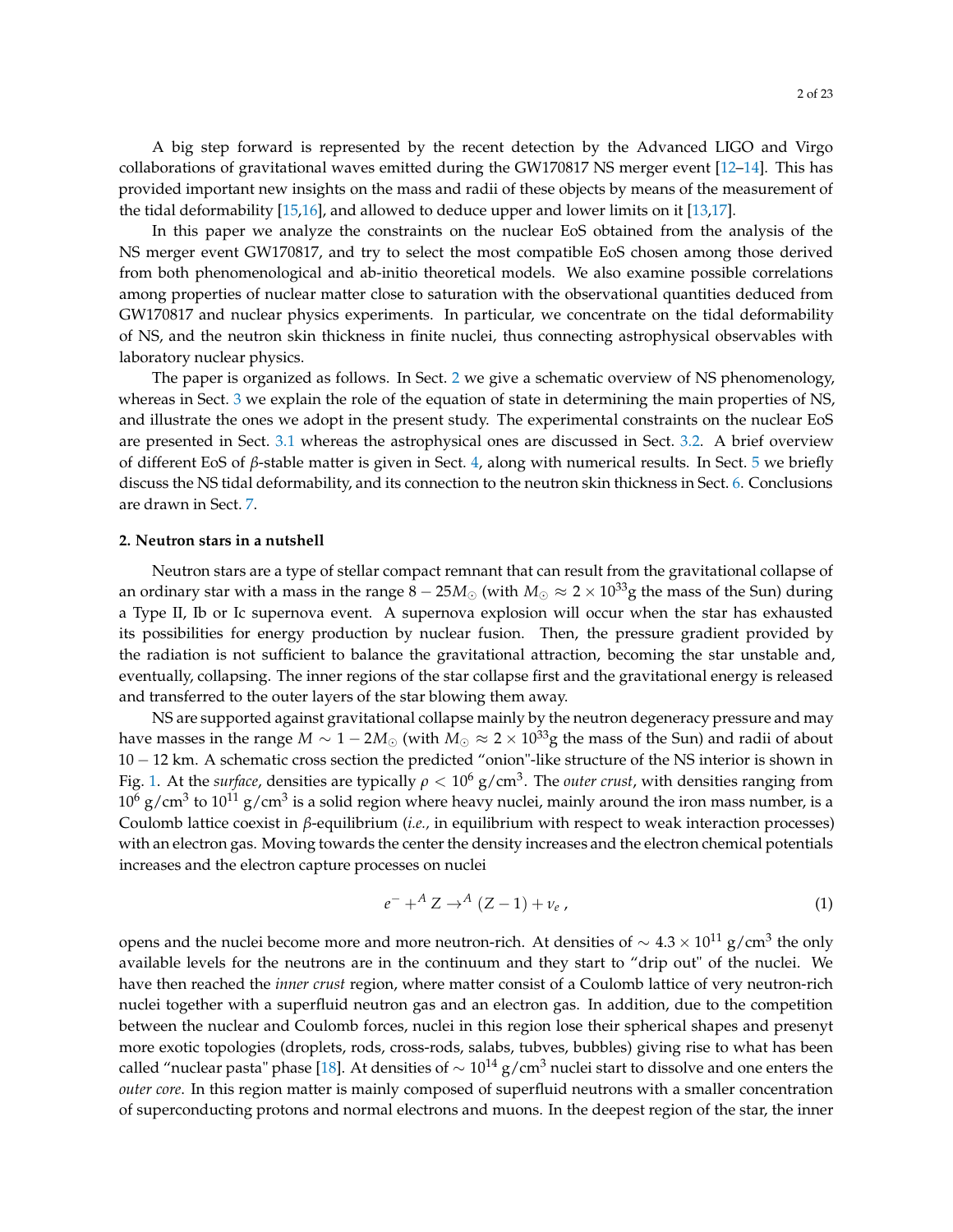<span id="page-2-0"></span>

**Figure 1.** A schematic cross section of a neutron star illustrating the various regions discussed in the text. The different regions shown are not drawn on scale.

core, the density can reach values of  $\sim 10^{15}\,{\rm g}/{\rm cm}^3.$  The composition of this region, however, is not known, and it is still subject of speculation. Suggestions range from a hyperonic matter, meson condensates, or deconfined quark matter.

The observation of NS requires different types of ground-based and on-board telescopes covering all bands of the electromagnetic spectrum. Radio observations are carried out with ground-based antennas located in different places of the Earth. Three examples of these radio telescopes are the *Arecibo radio telescope* in Puerto Rico, the *Green Bank Observatory* in West Virginia, and the *Nançay decimetric radio telescope* in France. Observations in the near infrared and the optical bands can be performed with the use of large ground-based telescopes such as the *Very Large Telescope*(VLT) in the Atacama desert in Chile. The *Hubble-Space Telescope* (HST) can be used used to cover the optical and ultraviolet regions. Observations in the extreme ultraviolet, X-ray and *γ*-ray require the use of space observatories such as the *Chandra X-ray Observatory* (CXO), the *X-ray Multi Mirror* (XMM-Newton) and the *Rossi X-ray Timing Explorer* (RXTE) in the case of X-ray observations; and the *High Energy Transient Explorer* (HETE-2), the *International Gamma-Ray Astrophysics Lboratory* (INTEGRAL) and the *Fermi Gamma-ray Space Telescope* (FGST), in the case of *γ*-ray ones.

Information on the properties of NS additional to that obtained from the observation of their electromagnetic radiation can be provided from the detection of the neutrinos emitted during the supernova explosion that signals the birth of the star. Examples of neutrino observatories are: the under-ice *IceCube* observatory placed in the South Pole; the under-water projects ANTARES (*Astronomy with a Neutrino Telescope and Abyss environmental REsearch*) and the future KM3NET (*Cubic Kilometre Neutrino Telescope*) in the Mediterranean sea; and the underground observatories SNO (*Sudbury Neutrino Observatory*) located 2100 meters underground in the Vale's Creighton Mine in Canada, and the *Kamioka* observatory placed at the Mozumi Mine near the city of Hida in Japan.

The detection of gravitational waves, originated during the coalescence of two NS as in the GW170817 event recently detected by the Advanced LIGO and Advanced VIRGO collaborations [\[12](#page-16-8)[–14](#page-16-9)] or from the oscillation modes of NS, represents nowadays a new way of observing these objects and constitutes a very valuable new source of information. In particular, observations of NS mergers can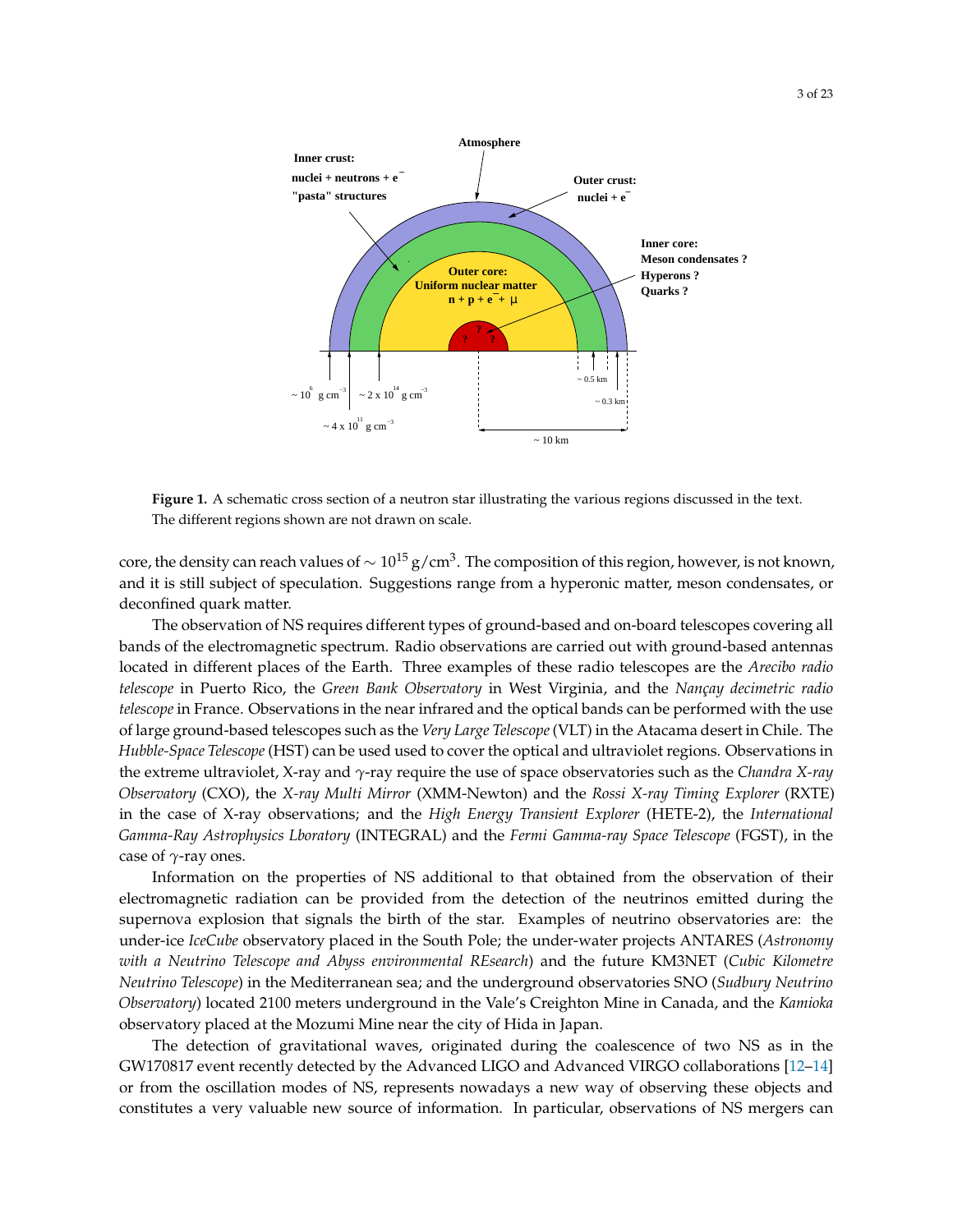potentially provide stringent constraints on the nuclear EoS by comparing model predictions with the precise shape of the detected gravitational wave signal. The interested reader is referred to Ref. [\[19\]](#page-16-15) for a recent review on this hot and exciting topic.

#### <span id="page-3-0"></span>**3. The nuclear equation of state**

The theoretical description of nuclear matter under extreme density conditions is a very challenging task. Theoretical predictions in this regime are diverse, ranging from purely nucleonic matter with high neutron-proton asymmetry, to baryonic strange matter or a quark deconfined phase of matter. In this work we adopt a conventional description by assuming that the most relevant degrees of freedom are nucleons. Theoretical approaches to determine the nuclear EoS can be classified in two categories: phenomenological and microscopic (*ab-initio*).

Phenomenological approaches, either non-relativistic or relativistic, are based on effective interactions that are frequently built to reproduce the properties of nuclei [\[20](#page-16-16)]. Skyrme interactions [\[21](#page-17-0)[,22](#page-17-1)] and relativistic mean-field (RMF) models [\[23](#page-17-2)[,24\]](#page-17-3) are among the most used ones. Many of such interactions are built to describe finite nuclei in their ground state, *i.e.* close to the isospin symmetric case and, therefore, predictions at high isospin asymmetries should be taken with care. For instance, most Skyrme forces are, by construction, well behaved close to nuclear saturation density  $\rho_0 \approx 0.15 - 0.16$ fm−<sup>3</sup> and moderate values of the isospin asymmetry, but predict very different EoS for pure neutron matter, and therefore give different predictions for NS observables. In this work we use the 27 Skyrme forces that passed the restrictive tests imposed by Stone *et al.* in Ref. [\[20\]](#page-16-16) over almost 90 existing Skyrme parametrizations. These forces are: GS and Rs [\[25\]](#page-17-4), SGI [\[26\]](#page-17-5), SLy0-SLy10 [\[27\]](#page-17-6) and SLy230a [\[28](#page-17-7)[,29](#page-17-8)] of the Lyon group, the old SV [\[30\]](#page-17-9), SkI1-Sk5 [\[31](#page-17-10)] and SkI6 [\[32\]](#page-17-11) of the SkI family, SkMP [\[33](#page-17-12)], SkO and SkO' [\[34\]](#page-17-13), and SkT4 and SkT5 [\[35](#page-17-14)].

Similarly, relativistic mean-field models are based on effective Lagrangian densities where the interaction between baryons is described in terms of meson exchanges. The couplings of nucleons with mesons are usually fixed by fitting masses and radii of nuclei and the bulk properties of nuclear matter, whereas those of other baryons, like hyperons, are fixed by symmetry relations and hypernuclear observables. In this work we consider two types of RMF models: models with constant meson-baryon couplings described by the Lagrangian density of the nonlinear Walecka model (NLWM), and models with density-dependent couplings [hereafter referred to as density-dependent models (DDM)]. In particular, within the first type, we consider the models GM1 and GM3 [\[36\]](#page-17-15), TM1 [\[37](#page-17-16)], NL3 and NL3-II [\[38\]](#page-17-17), and NL-SH [\[39\]](#page-17-18). For the DDM, we consider the models DDME1 and DDME2 [\[40\]](#page-17-19), TW99 [\[41\]](#page-17-20), and the models PK1, PK1R and PKDD of the Pekin group [\[42](#page-18-0)].

Microscopic approaches, on other hand, are based on realistic two- and three-body forces that describe nucleon scattering data in free space and the properties of the deuteron. These interactions are based on meson-exchange theory [\[43](#page-18-1)[,44](#page-18-2)] or, very recently, on chiral perturbation theory [\[45](#page-18-3)[–48](#page-18-4)]. Then one has to solve the complicated many-body problem [\[49\]](#page-18-5) in order to obtain the nuclear EoS. The main difficulty is the treatment of the short-range repulsive core of the nucleon-nucleon interaction. Different many-body approaches have been devised for the construction of the nuclear matter EoS, e.g., the Brueckner–Hartree–Fock (BHF) [\[50\]](#page-18-6) and the Dirac–Brueckner–Hartree–Fock (DBHF) [\[51](#page-18-7)[–53\]](#page-18-8) theories, the variational method [\[54\]](#page-18-9), the correlated basis function formalism [\[55\]](#page-18-10), the self-consistent Green's function technique [\[56](#page-18-11)[,57](#page-18-12)], the *V*low *<sup>k</sup>* approach [\[58\]](#page-18-13) or Quantum Monte Carlo techniques [\[59](#page-18-14)[,60](#page-18-15)].

As far as the microscopic approaches are concerned, in this paper we adopt several BHF EoS based on different nucleon-nucleon potentials, namely the Bonn B (BOB) [\[43](#page-18-1)[,61](#page-18-16)], the Nijmegen 93 (N93) [\[62](#page-18-17)[,63\]](#page-18-18), and the Argonne *V*<sup>18</sup> (V18) [\[64\]](#page-18-19). In all those cases, the two-body forces are supplemented by nucleonic three-body forces (TBF), which are needed in order to reproduce correctly the saturation properties of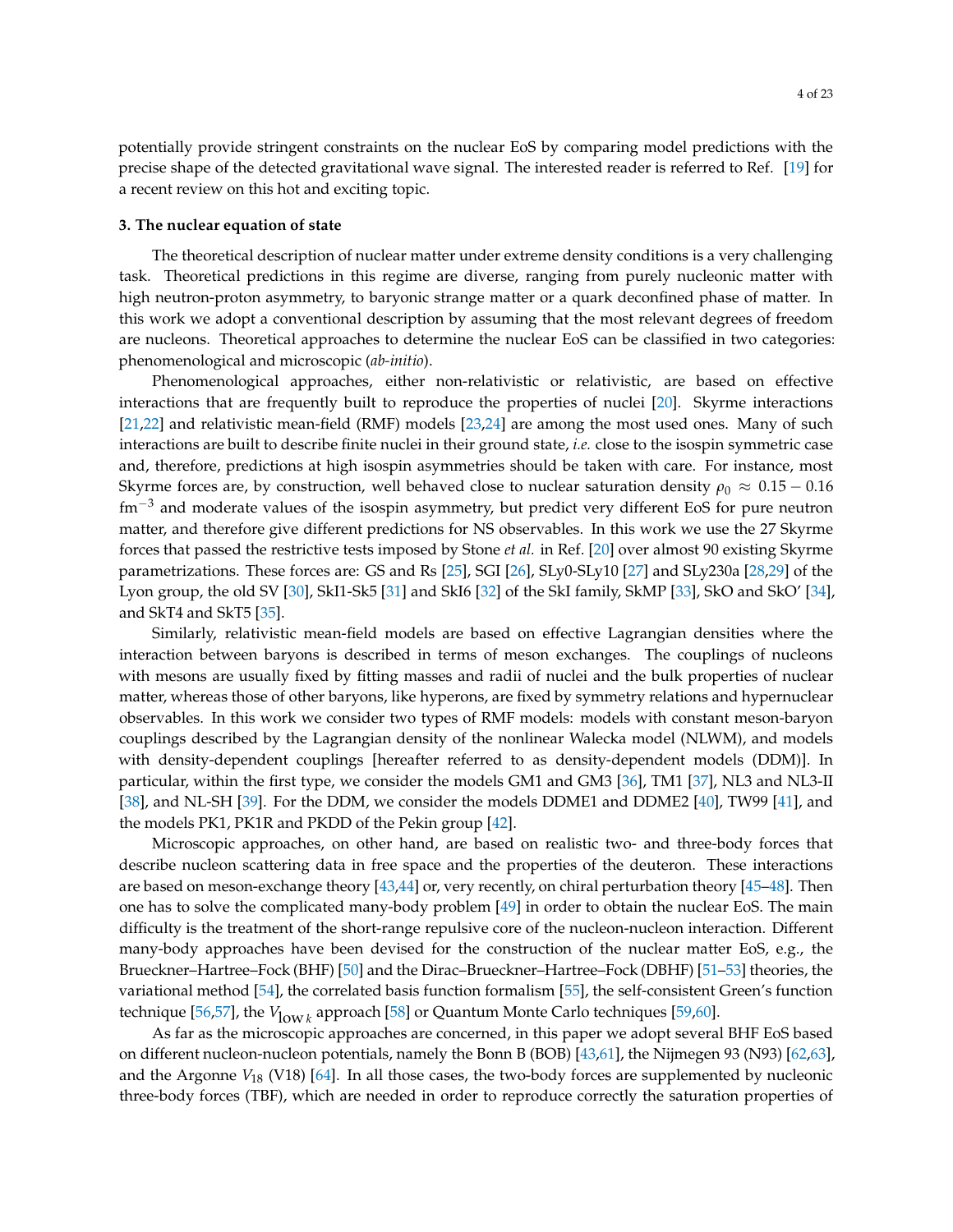nuclear matter. Currently a complete ab-initio theory of TBF is not available yet, and therefore we adopt either phenomenological or microscopic models [\[65](#page-18-20)[–68\]](#page-19-0). The microscopic TBF employed in this paper are described in detail in Refs. [\[68](#page-19-0)[,69\]](#page-19-1), whereas a phenomenological approach based on the Urbana model [\[66](#page-19-2)[,70](#page-19-3)[,71\]](#page-19-4), is also adopted. In this case the corresponding EoS is labelled UIX in Table [1.](#page-6-0) Within the same theoretical framework, we also studied an EoS based on a potential model which includes explicitly the quark-gluon degrees of freedom, named FSS2 [\[72](#page-19-5)[,73](#page-19-6)]. This reproduces correctly the saturation point of symmetric matter and the binding energy of few-nucleon systems without the need of introducing TBF. In the following we use two different EoS versions labelled respectively as FSS2CC and FSS2GC. Moreover, we compare these BHF EoSs with the often-used results of the Dirac-BHF method (DBHF) [\[53\]](#page-18-8), which employs the Bonn A potential, the APR EoS [\[54](#page-18-9)] based on the variational method and the *V*<sup>18</sup> potential, and a parametrization of a recent Auxiliary Field diffusion Monte Carlo (AFDMC) calculation of Gandolfi *et al.* given in Ref. [\[74\]](#page-19-7).

The above mentioned methods provide EoSs for homogeneous nuclear matter,  $\rho > \rho_t \approx 0.08\,{\rm fm}^{-3}.$ For the low-density inhomogeneous part we adopt the well-known Negele-Vautherin EoS [\[75\]](#page-19-8) for the inner crust in the medium-density regime  $(0.001\,\text{fm}^{-3}$   $\ < \ \rho \ < \ 0.08\,\text{fm}^{-3}$ ), and the ones by Baym-Pethick-Sutherland [\[76\]](#page-19-9) and Feynman-Metropolis-Teller [\[77](#page-19-10)] for the outer crust ( $\rho < 0.001$  fm $^{-3}$ ).

#### <span id="page-4-0"></span>*3.1. Laboratory constraints on the nuclear EoS*

Around saturation density  $\rho_0$  and isospin asymmetry  $\delta \equiv (N - Z)/(N + Z) = 0$  [being  $N(Z)$  the number of neutrons (protons)], the nuclear EoS can be characterized by a set of few isoscalar (*E*0, *K*0) and isovector (*S*0, *L*, *Ksym*) parameters. These parameters can be constrained by nuclear experiments and are related to the coefficients of a Taylor expansion of the energy per particle of asymmetric nuclear matter as a function of density and isospin asymmetry

<span id="page-4-1"></span>
$$
E(\rho, \delta) = E_{\text{SNM}}(\rho) + E_{\text{sym}}(\rho) \delta^2, \qquad (2)
$$

$$
E_{\rm SNM}(\rho) = E_0 + \frac{K_0}{2} x^2 \,, \tag{3}
$$

$$
E_{\text{sym}}(\rho) = S_0 + Lx + \frac{K_{\text{sym}}}{2}x^2, \tag{4}
$$

where  $x \equiv (\rho - \rho_0)/3\rho_0$ ,  $E_0$  is the energy per particle of symmetric nuclear matter at  $\rho_0$ ,  $K_0$  the incompressibility and  $S_0 \equiv E_{sym}(\rho_0)$  is the symmetry energy coefficient at saturation. The parameters *L* and *K*sym characterize the density dependence of the symmetry energy around saturation. These parameters are defined as

$$
K_0 \equiv 9\rho_0^2 \frac{d^2 E_{\text{SNM}}}{d\rho^2}(\rho_0) \,, \tag{5}
$$

$$
S_0 \equiv \frac{1}{2} \frac{\partial^2 E}{\partial \delta^2} (\rho_0, 0) \,, \tag{6}
$$

$$
L \equiv 3\rho_0 \frac{dE_{\text{sym}}}{d\rho}(\rho_0) \,, \tag{7}
$$

$$
K_{\rm sym} \equiv 9\rho_0^2 \frac{d^2 E_{\rm sym}}{d\rho^2} (\rho_0) \,. \tag{8}
$$

The incompressibility  $K_0$  gives the curvature of  $E(\rho)$  at  $\rho = \rho_0$ , whereas  $S_0$  determines the increase of the energy per nucleon due to a small asymmetry *δ*.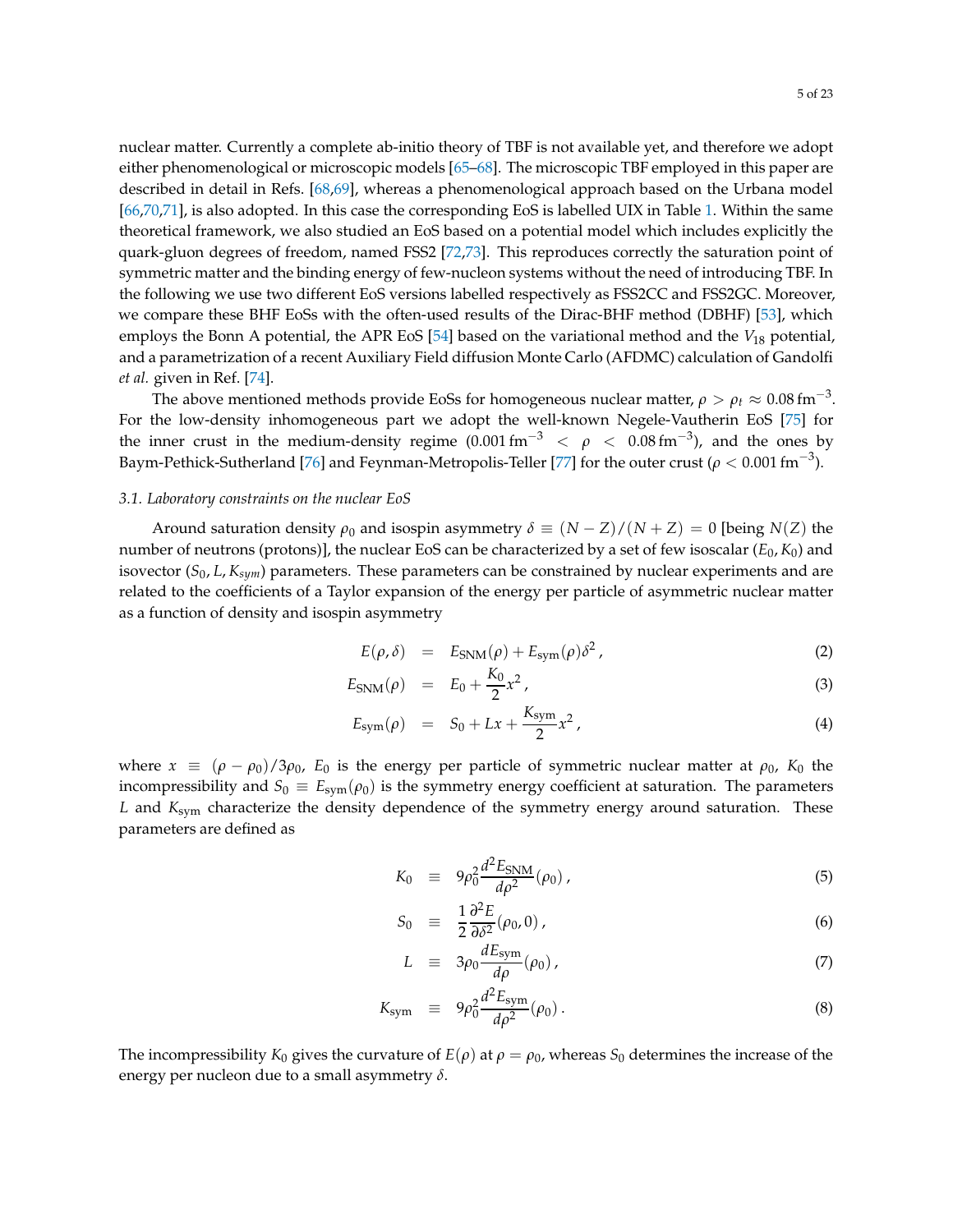Properties of the various considered EoSs are listed in Table [1,](#page-6-0) namely, the value of the saturation density *ρ*0, the binding energy per particle *E*0, the incompressibility *K*0, the symmetry energy *S*0, and its derivative *L* at  $\rho_0$ . Measurements of nuclear masses [\[78](#page-19-11)] and density distributions [\[79](#page-19-12)] yield  $E_0 = -16 \pm 1$ MeV and  $\rho_0 = 0.14 - 0.17$  fm<sup>-3</sup>, respectively. The value of  $K_0$  can be extracted from the analysis of isoscalar giant monopole resonances in heavy nuclei, and results of Ref. [\[80\]](#page-19-13) suggest  $K_0 = 240 \pm 10$  MeV, whereas in Ref. [\[81](#page-19-14)] a value of  $K = 248 \pm 8$  MeV is reported. Even heavy ion collision experiments point to a "soft" EoS, *i.e.,* a low value of *K*0, though the constraints inferred from heavy ion collisions are model dependent because the analysis of the measured data requires the use of transport models [\[82\]](#page-19-15). Experimental information on the symmetry energy at saturation *S*<sup>0</sup> and its derivative *L* can be obtained from several sources such as the analysis of giant [\[83\]](#page-19-16) and pygmy [\[84](#page-19-17)[,85\]](#page-19-18) dipole resonances, isospin diffusion measurements [\[86\]](#page-20-0), isobaric analog states [\[87](#page-20-1)], measurements of the neutron skin thickness in heavy nuclei [\[88](#page-20-2)[–92](#page-20-3)] and meson production in heavy ion collisions [\[93\]](#page-20-4). However, whereas  $S_0$  is more or less well established ( $\approx$  30 MeV), the values of *L* (30 MeV  $\lt L \lt 87$  MeV), and especially those of  $K_{sym}$ (−400 MeV < *K*sym < 100 MeV) are still quite uncertain and poorly constrained [\[94](#page-20-5)[,95](#page-20-6)]. The reason why the isospin dependent part of the nuclear EoS is so uncertain is still an open question, very likely related to our limited knowledge of the nuclear forces and, in particular, to its spin and isospin dependence.

From Table [1,](#page-6-0) we notice that all the adopted EoSs in this work agree fairly well with the empirical values. Marginal cases are the slightly too low  $E_0$  and  $K_0$  for V18, too large  $S_0$  for N93, and too low  $K_0$  for UIX and FSS2GC. We notice that the *L* parameter does not exclude any of the microscopic EoSs, whereas several phenomenological models predict too large *L* values.

#### <span id="page-5-0"></span>*3.2. Astrophysical constraints on the nuclear EoS*

The main astrophysical constraints on the nuclear EoS are those arising from the observation of NS. An enormous amount of data on different NS observables have been collected after fifty years of NS observations. These observables include: masses, radii, rotational periods, surface temperatures, gravitational redshifts, quasi-periodic oscillations, magnetic fields, glitches, timing noise and, very recently, gravitational waves. In the next lines we briefly review how masses and radii are measured. Observational constraints derived from the recent observation of the gravitational wave signal from the merger of two NS detected by the Advanced LIGO and Advanced VIRGO collaborations [\[12](#page-16-8)[–14\]](#page-16-9) will be discussed in detail in Sect. [5.](#page-11-0)

NS masses can be directly measured from observations of binary systems. There are five orbital parameters, also known as Keplerian parameters, which can be precisely measured. They are the projection of the pulsar's semi-major axis ( $a_1$ ) on the line of sight ( $x \equiv a_1 \sin i/c$ , where *i* is inclination of the orbit), the eccentricity of the orbit  $(e)$ , the orbital period  $(P_b)$ , and the time  $(T_0)$  and longitude  $(\omega_0)$ of the periastron. With the use of Kepler's Third Law, these parameters can be related to the masses of the NS  $(M_p)$  and its companion  $(M_c)$  though the so-called mass function

$$
f(M_p, M_c, i) = \frac{(M_c \sin i)^3}{(M_p + M_c)^2} = \frac{P_b v_1^3}{2\pi G}
$$
\n(9)

where  $v_1 = 2\pi a_1 \sin i / P_b$  is the projection of the orbital velocity of the NS along the line of sight. The individual masses of the two components of the system cannot be obtained if only the mass function is determined. Additional information is required. Fortunately, deviations from the Keplerian orbit due to general relativity effects can be detected. The relativistic corrections to the orbit are parametrized in terms of one or more parameters called post-Keplerian. The most significant ones are: the combined effect of variations in the transverse Doppler shift and gravitational redshift around an elliptical orbit (*γ*), the range (r) and shape (s) parameters that characterize the Shapiro time delay of the pulsar signal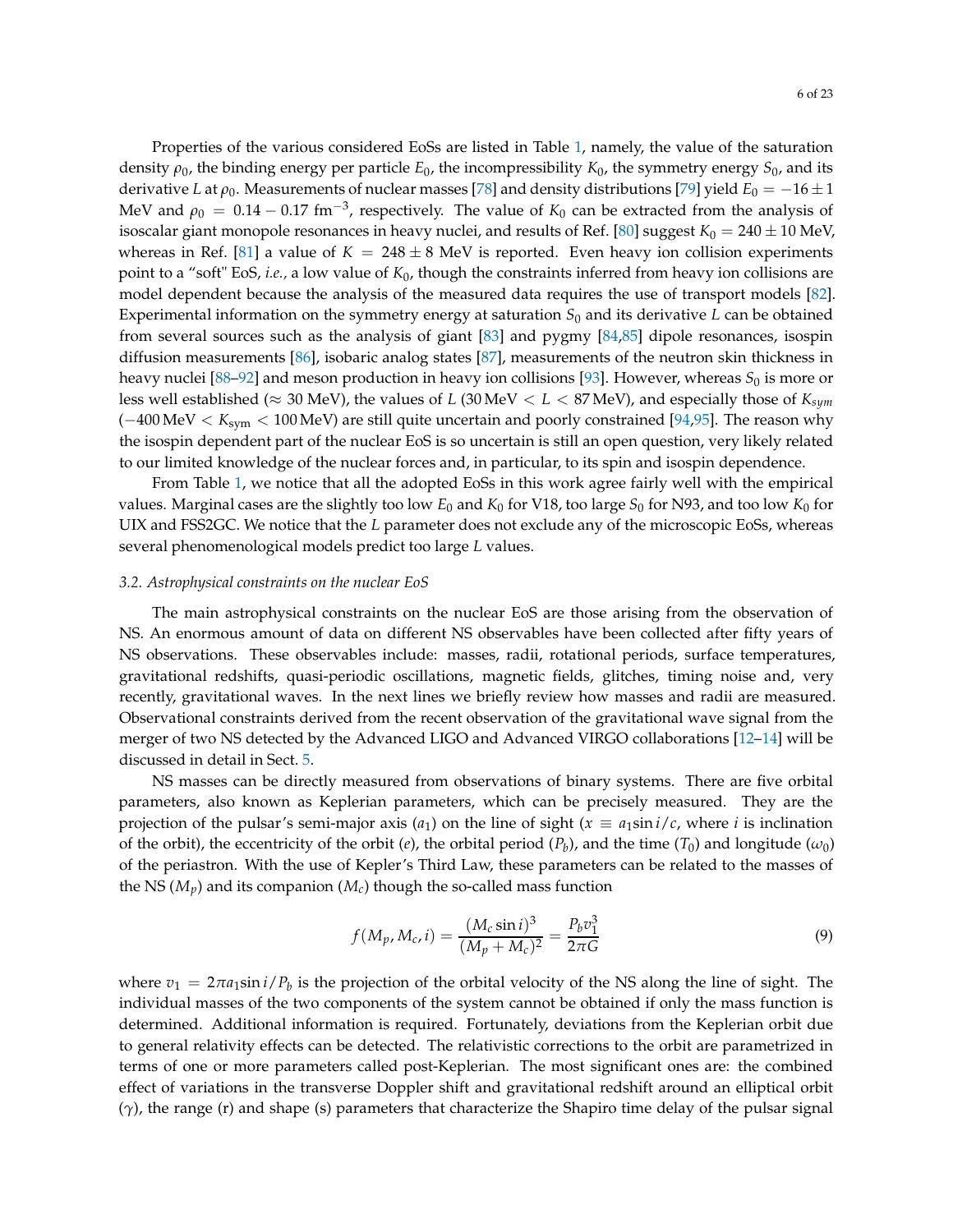| Model class | EoS                 | $\cdot$ 3<br>$\rho_0$ fm | $-E_0[\text{MeV}]$  | $K_0$ [MeV] | $S_0$ [MeV] | L[MeV]    |
|-------------|---------------------|--------------------------|---------------------|-------------|-------------|-----------|
| Skyrme      | $\sqrt{S}$          | 0.158                    | 14.68               | 239.34      | 39.55       | 93.55     |
|             | Rs                  | 0.158                    | 14.01               | 248.33      | 38.45       | 86.41     |
|             | SGI                 | 0.155                    | 14.67               | 265.35      | 34.32       | 63.85     |
|             | SLy0                | $0.16\,$                 | 15.28               | 226.42      | 34.82       | 45.37     |
|             | SLy1                | 0.161                    | 15.23               | 233.25      | 36.21       | 48.88     |
|             | SLy2                | 0.161                    | 15.16               | 234.54      | 36.01       | 48.84     |
|             | SLy3                | 0.161                    | 15.22               | 232.85      | 35.45       | 45.56     |
|             | SLy4                | $0.16\,$                 | 15.18               | 232.19      | 35.26       | 45.38     |
|             | SLy5                | 0.161                    | 15.25               | 232.03      | 36.44       | 50.34     |
|             | SLy6                | 0.159                    | 15.10               | 230.09      | 34.74       | 45.21     |
|             | SLy7                | 0.159                    | 15.05               | 233.10      | 36.18       | 48.11     |
|             | SLy8                | 0.161                    | 15.22               | 233.34      | 34.84       | 45.36     |
|             | SLy9                | 0.151                    | 14.53               | 228.95      | 37.72       | 55.37     |
|             | SLy10               | 0.156                    | 14.92               | 231.75      | 35.32       | 39.24     |
|             | SLy230a             | $0.16\,$                 | 15.22               | 229.98      | 35.26       | 43.99     |
|             | SV                  | 0.155                    | 14.65               | 304.99      | 42.42       | 96.51     |
|             | SkI1                | 0.161                    | 15.59               | 233.87      | 51.24       | 160.46    |
|             | SkI <sub>2</sub>    | 0.158                    | 14.78               | 245.14      | 43.38       | 105.72    |
|             | SkI3                | 0.158                    | 14.99               | 259.44      | 44.32       | 101.16    |
|             | SkI4                | $0.16\,$                 | 15.42               | 238.92      | 34.21       | 59.34     |
|             | SkI <sub>5</sub>    | 0.156                    | 14.73               | 257.41      | 49.44       | 129.29    |
|             | SkI <sub>6</sub>    | 0.158                    | 14.98               | 243.93      | 41.62       | 81.76     |
|             | <b>SkMP</b>         | 0.157                    | 14.66               | 230.16      | 35.88       | 69.7      |
|             | SkO                 | 0.161                    | 15.04               | 228.10      | 38.52       | 79.92     |
|             | SkO'                | $0.16\,$                 | 14.99               | 222.28      | 37.66       | 69.68     |
|             | SkT4                | 0.159                    | 15.12               | 235.48      | 43.19       | 93.48     |
|             | SkT5                | 0.164                    | 15.48               | 201.66      | 44.88       | 100.32    |
| <b>NLWM</b> | GM1                 | 0.153                    | 16.34               | 300.28      | 32.49       | 93.92     |
|             | GM3                 | 0.153                    | 16.36               | 240.53      | 32.54       | 89.83     |
|             | TM1                 | 0.145                    | 16.26               | 281.16      | 36.89       | 110.79    |
|             | NL3                 | 0.148                    | 16.24               | 271.54      | 37.4        | 118.53    |
|             | $NL3-II$            | 0.149                    | 16.26               | 271.74      | 37.70       | 119.71    |
|             | NL-Sh               | 0.146                    | 16.36               | 355.65      | 36.13       | 113.68    |
| <b>DDM</b>  | DDME <sub>1</sub>   | 0.152                    | 16.2                | 244.72      | 33.067      | 55.46     |
|             | DDME <sub>2</sub>   | 0.152                    | 16.14               | 250.9       | 32.3        | 51.26     |
|             | <b>TW99</b>         | 0.153                    | 16.25               | 240.26      | 32.766      | 55.31     |
|             | PK1                 | 0.148                    | 16.27               | 282.7       | 37.64       | 115.88    |
|             | PK1R                | 0.148                    | 16.27               | 283.68      | 37.83       | 116.5     |
|             | <b>PKDD</b>         | 0.149                    | 16.27               | 262.19      | 36.79       | 90.21     |
| Microscopic | <b>BOB</b>          | 0.170                    | 15.4                | 238         | 33.7        | 70        |
|             | V18                 | 0.178                    | 13.9                | 207         | 32.3        | 67        |
|             | N93                 | 0.185                    | 16.1                | 229         | 36.5        | 77        |
|             | $\rm UIX$           | 0.171                    | 14.9                | 171         | 33.5        | 61        |
|             | FSS2CC              | 0.157                    | 16.3                | 219         | 31.8        | 52        |
|             | FSS <sub>2</sub> GC | 0.170                    | 15.6                | 185         | 31.0        | 51        |
|             | <b>DBHF</b>         | 0.181                    | 16.2                | 218         | 34.4        | 69        |
|             | APR                 | 0.159                    | 15.9                | 233         | 33.4        | 51        |
|             | <b>AFDMC</b>        | 0.160                    | 16.0                | 239         | 31.3        | 60        |
|             | Exp.                | $\sim 0.14 - 0.17$       | $\sim15\text{--}17$ | 220-260     | 28.5-34.9   | $30 - 87$ |
|             | Ref.                | $[96]$                   | $[96]$              | [97, 98]    | [1, 99]     | [1, 99]   |

<span id="page-6-0"></span>**Table 1.** Saturation properties predicted by the considered EoSs. Experimental nuclear parameters are listed for comparison. See text for details.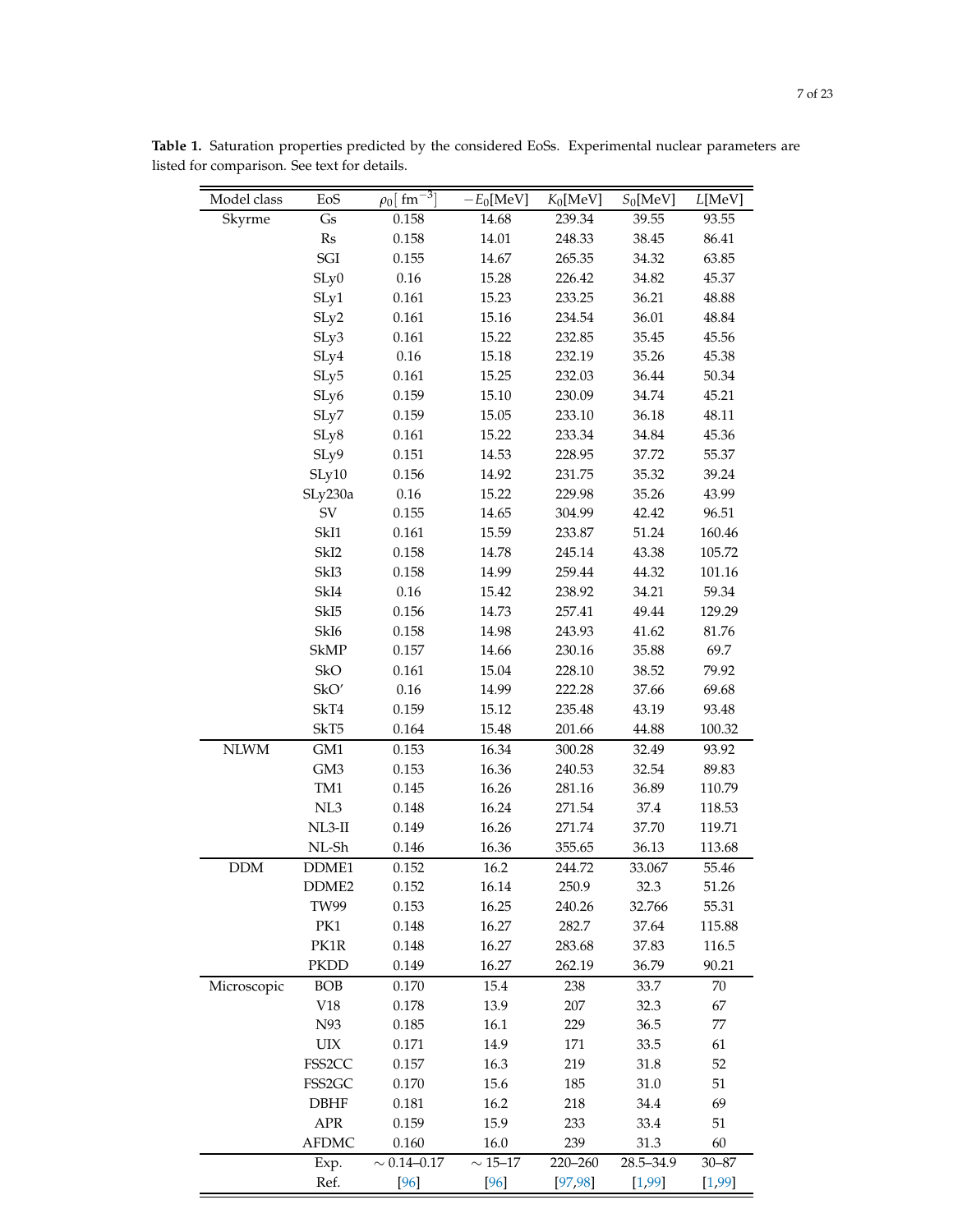as it propagates through the gravitational field of its companion, the advance of the periastron of the orbit ( $\dot{\omega}$ ) and the orbital decay due to the emission of quadrupole gravitational radiation ( $\dot{P}_b$ ). These post-Keplerian parameters can be written in terms of measured quantities and the masses of the star and its companion (see *e.g.,* Ref. [\[100\]](#page-20-11) for specific expressions). The measurement of any two of these post-Keplerian parameters together with the mass function *f* is sufficient to determine uniquely the masses of the two components of the system.

As the reader can imagine NS radii are very difficult to measure, the reason being that NS are very small objects and are very far away from us (*e.g.,* the closest NS is the object RX J1856.5-3754 in the constellation Corona Australis which is about 400 light-years from the Earth). That is why there not exist direct measurements of NS radii yet. Nevertheless, it is possible to determine them by using the thermal emission of low-mass X-ray binaries (systems where one of the components is a NS and the companion a less massive object ( $M_c < M_{\odot}$ ) which can be a main sequence star, a red giant or a white dwarf). The observed X-ray flux (*F*) and estimated surface temperature (*T*) together with a determination of the distance (*D*) of the star, can be used to obtain the radius of the NS through the implicit relation

<span id="page-7-1"></span>
$$
R = \sqrt{\frac{FD^2}{\sigma T^4} \left(1 - \frac{2GM}{c^2 R}\right)}.
$$
\n(10)

Here *σ* is the Stefan–Boltzmann constant and *M* the mass of the NS. The major uncertainties in the measurement of the radius through Eq. [\(10\)](#page-7-1) come from the determination of the temperature, which requires the assumption of an atmospheric model, and the estimation of the distance of the star. However, the analysis of present observations from quiescent low-mass X-ray binaries is still controversial (see *e.g.,* Refs. [\[101](#page-20-12)[,102\]](#page-20-13)).

We notice that the simultaneous measurement of both mass and radius of the same NS would provide the most definite observational constraint on the nuclear EoS. Very recently the NICER (Neutron Star Interior Composition Explorer) mission has reported a Bayesian parameter estimation of the mass and equatorial radius of the millisecond pulsar PSR J0030+0451 [\[10\]](#page-16-6). The values inferred from the analysis of the collected data are  $1.34^{+0.15}_{-0.16} M_{\odot}$  and  $12.71^{+1.14}_{-1.19}$  km, respectively.

#### <span id="page-7-0"></span>**4. EoS for** *β***-stable matter**

In order to study the structure of the NS core, we have to calculate the composition and the EoS of cold, neutrino-free, catalyzed matter. As stated before, we consider a NS with a core of nucleonic matter without hyperons or other exotic particles. We require that it contains charge neutral matter consisting of neutrons, protons, and leptons (*e*<sup>−</sup>, *μ*<sup>−</sup>) in *β*-equilibrium, and compute the EoS for charge neutral and  $\beta$ -stable matter in the following standard way [\[103\]](#page-20-14). The output of the many-body calculation is the energy density of lepton/baryon matter as a function of the different densities  $\rho_i$  of the species  $i =$ *n*, *p*,*e*, *µ* ,

<span id="page-7-2"></span>
$$
\epsilon(\rho_n, \rho_p, \rho_e, \rho_\mu) = (\rho_n m_n + \rho_p m_p) + (\rho_n + \rho_p) E(\rho_n, \rho_p) + \epsilon(\rho_e) + \epsilon(\rho_\mu), \qquad (11)
$$

where  $m_i$  are the corresponding masses, and  $E(\rho_n, \rho_p)$  is the enegy per particle of asymmetric nuclear matter. We have used ultrarelativistic and relativistic expressions for the energy densities of electrons  $\epsilon(\rho_e)$  and muons  $\epsilon(\rho_u)$ , respectively [\[103](#page-20-14)]. Since microscopic calculations are very time consuming in the case of these models we have used the parabolic approximation [\[104](#page-20-15)[–108\]](#page-21-0) of the energy per particle of asymmetric nuclear matter given in Eq. [\(2\)](#page-4-1) with the symmetry energy calculated simply as the difference between the energy per particle of pure neutron matter  $E(\rho_n = \rho, \rho_p = 0)$  and symmetric nuclear matter  $E(\rho_n) = \frac{\rho}{2}$  $\frac{\rho}{2}$ ,  $\rho_p = \frac{\rho}{2}$  $\frac{\mu}{2})$ 

$$
E_{\text{sym}}(\rho) \approx E(\rho_n = \rho, \rho_p = 0) - E(\rho_n = \frac{\rho}{2}, \rho_p = \frac{\rho}{2}). \tag{12}
$$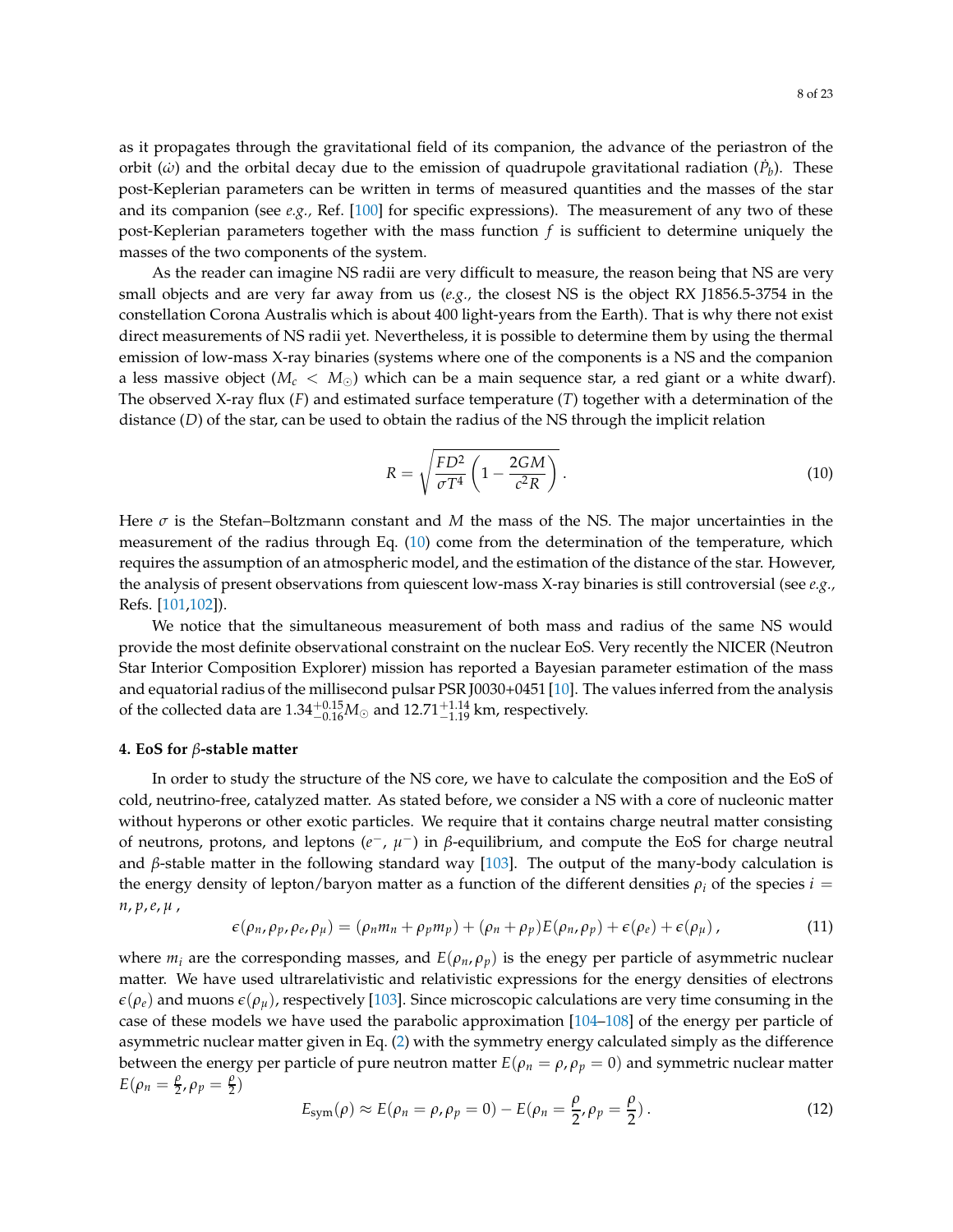Once the energy density (Eq. [\(11\)](#page-7-2)) is known the various chemical potentials can be computed straightforwardly,

$$
\mu_i = \frac{\partial \epsilon}{\partial \rho_i},\tag{13}
$$

and solving the equations for *β*-equilibrium,

$$
\mu_i = b_i \mu_n - q_i \mu_e \,, \tag{14}
$$

(*b<sup>i</sup>* and *q<sup>i</sup>* denoting baryon number and charge of species *i*) along with the charge neutrality,

$$
\sum_{i} \rho_i q_i = 0 \,, \tag{15}
$$

allows one to find the equilibrium composition  $\rho_i$  at fixed baryon density  $\rho$ , and finally the EoS,

$$
P(\epsilon) = \rho^2 \frac{d}{d\rho} \frac{\epsilon(\rho_i(\rho))}{d\rho} = \rho \frac{d\epsilon}{d\rho} - \epsilon = \rho \mu_n - \epsilon.
$$
 (16)

Once the EoS of *β*-stable matter is known, one can determine the hydrostatical equilibrium configurations just solving the Tolman-Oppenheimer-Volkoff (TOV) [\[103](#page-20-14)] equations which describe the structure of a non-rotating spherically symmetric star in general relativity:

<span id="page-8-0"></span>
$$
\frac{dP}{dr} = -G \frac{\epsilon m}{r^2} \left( 1 + \frac{P}{\epsilon} \right) \left( 1 + \frac{4\pi Pr^3}{m} \right) \left( 1 - \frac{2Gm}{r} \right)^{-1}
$$
\n
$$
\frac{dm}{dr} = 4\pi r^2 \epsilon, \tag{17}
$$

where *G* is the gravitational constant, *P* the pressure, *ǫ* the energy density, *m* the mass enclosed within a sphere of radius *r*. The TOV equations have an easy interpretation. Consider a spherical shell of matter of radius *r* and thickness *dr*. The second equation gives the mass in this shell whereas the left hand side of the first one is the net force acting on the surface of the shell by the pressure difference  $dP(r)$ . The first factor of the right hand side of this equation is the attractive Newtonian force of gravity acting on the shell by the mass interior to it. The remaining three factors result from the correction of general relativity. So the TOV equations express the balance at each *r* between the internal pressure as it supports the overlying material against the gravitational attraction of the mass interior to *r*. The integration of the TOV equations gives the mass and radius of the star for a given central density. It turns out that the mass of the NS has a maximum value as a function of radius (or central density), above which the star is unstable against collapse to a black hole. The value of the maximum mass depends on the nuclear EoS, so that the observation of a mass higher than the maximum mass allowed by a given EoS simply rules out that EoS.

We now turn to the discussion of some results. We display in Fig[.2](#page-9-0) the *β*-stable matter EoS obtained for some of the models illustrated in Table [1,](#page-6-0) a limited sample of each class being plotted in one single panel. We see that the pressure is a monotonically increasing function of the energy density for all EoS. Each EoS is characterized by a given stiffness, which determines the maximum mass value of a NS: the stiffer the EoS the larger the maximum mass predicted.

The corresponding mass-radius relation is displayed in Fig[.3.](#page-10-0) The observed trend is consistent with the EoS displayed in Fig[.2.](#page-9-0) As expected, when the EoS stiffness increases the NS maximum mass increases as well. The considered EoS are compatible with the largest masses observed up to now,  $M_{\rm max}>2.14^{+0.10}_{-0.09}$ [\[7\]](#page-16-3) for the object PSR J0740+6620 (cyan hatched area), and PSR J0348+0432 [\[6\]](#page-16-17),  $M_G = 2.01 \pm 0.04 M_{\odot}$  (red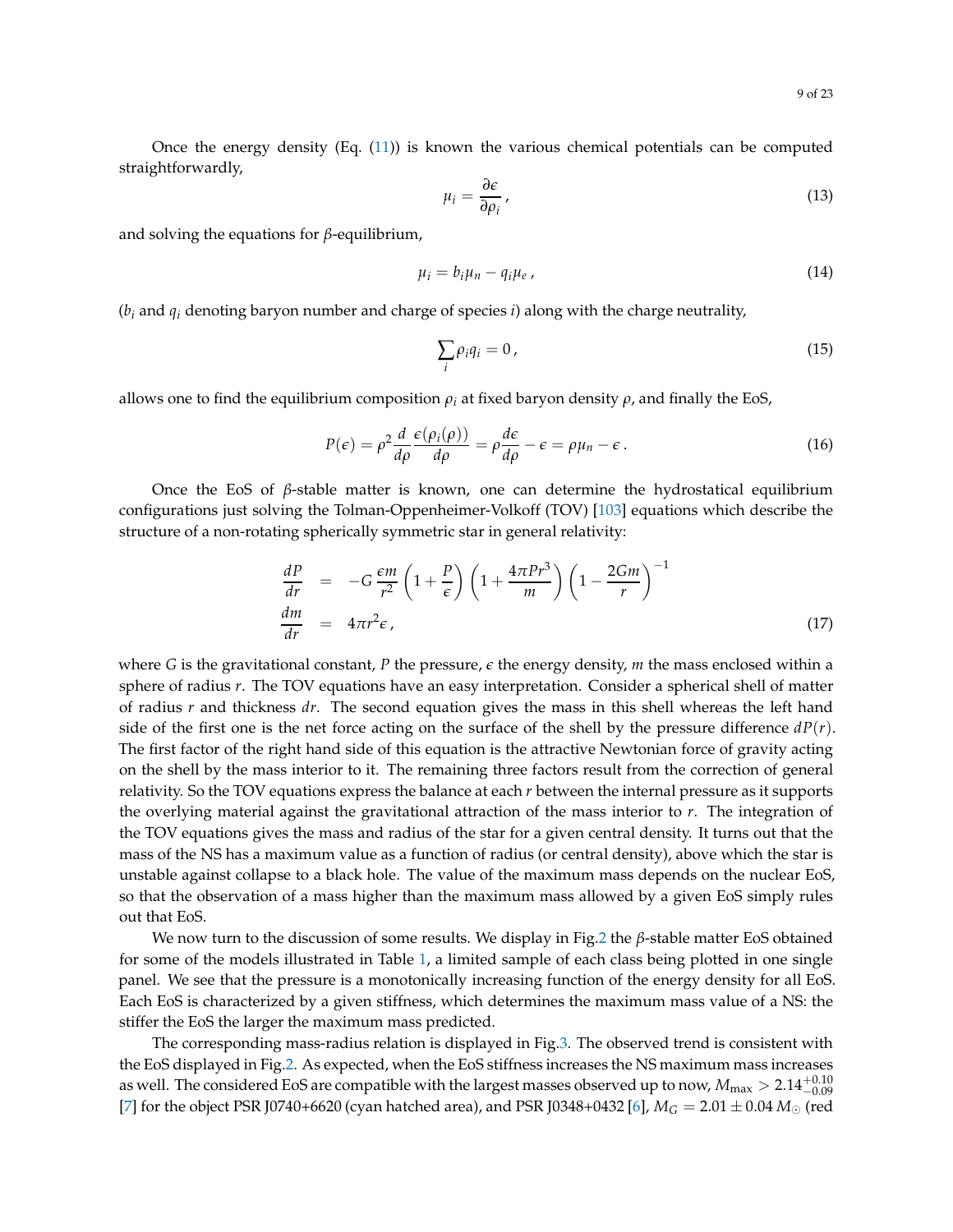<span id="page-9-0"></span>0 500 1000 1500 2000 Pressure [MeV fm<sup>-3</sup>  $\overline{\phantom{a}}$ GS SGI SLy230a SV SKI5 SKO GM1 GM3 TM1 NL3 NL3-II NL-Sh 0 500 1000 1500 2000 2500 0 Energy density ε [MeV fm-3] 0 500 1000 1500 2000 Pressure [MeV fm<sup>-3</sup> — DDME1 DDME2 TW99 PK1 PK1R PKDD 0 500 1000 1500 2000 2500 Energy density ε [MeV fm-3] APR AFDMC V18 UIX DBHF FSS2CC Skyrme NLWM DDM | Microscopic Microscopic

hatched area). We notice that recent analysis of the GW170817 event indicate also an upper limit of the maximum mass of about 2.2–2.3 minutes of the most of the figure are figure are figure are figure are figure are figure are figure are figure are figure are figure are are figure are figure are figure are figure are figure

**Figure 2.** Equation of state of *β*-stable matter for the four model classes reported in Tabl[e1.](#page-6-0)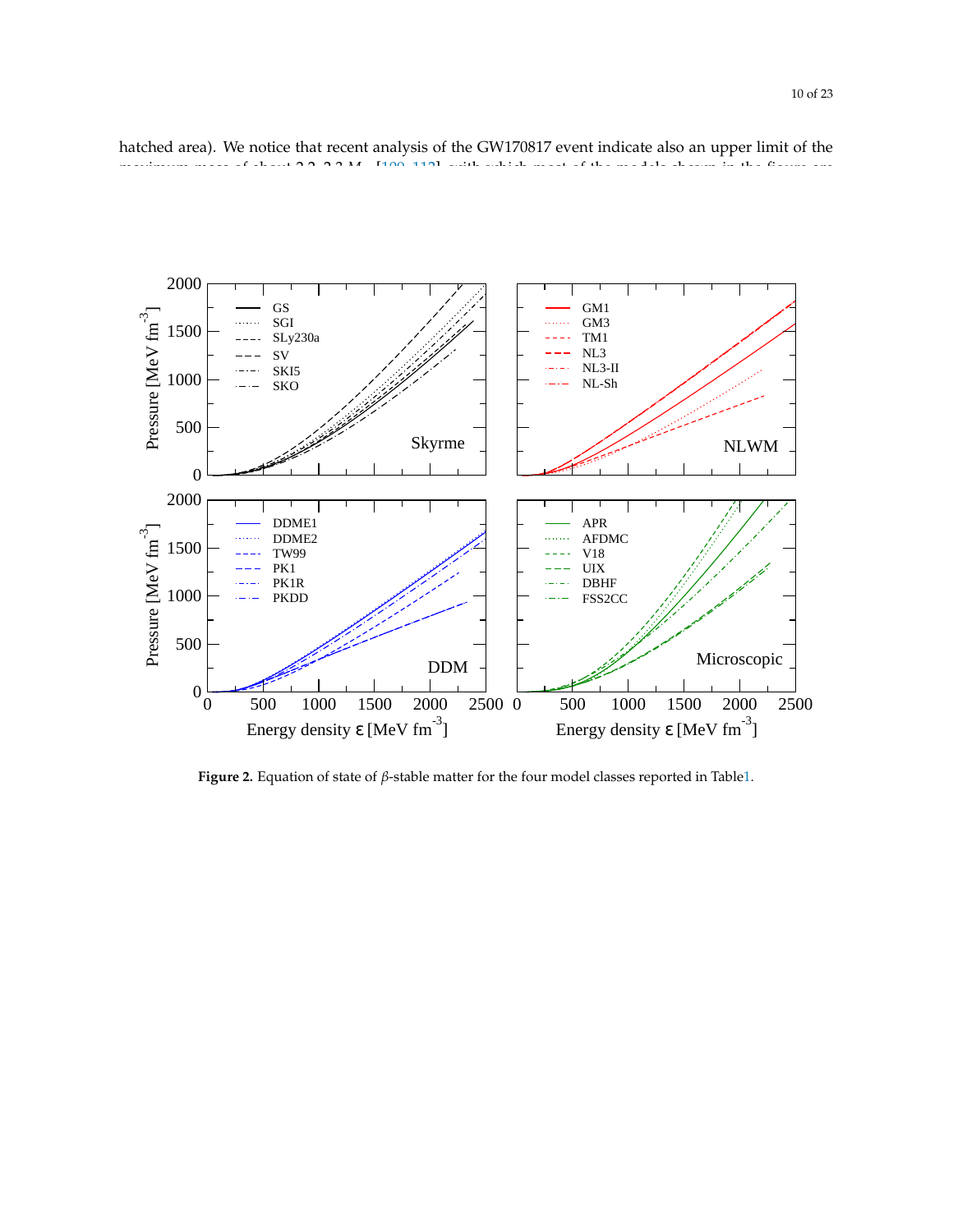<span id="page-10-0"></span>

**Figure 3.** Mass-radius relation predicted by the different EoS displayed in Fig[.2.](#page-9-0) The observed masses of the millisecond pulsars PSR J0740+6620 [\[4\]](#page-16-18) and PSR J0348+0432 [\[6](#page-16-17)] are also shown. The box shows the constraints inferred from the observations reported by the NICER mission [\[10](#page-16-6)]. See text for details.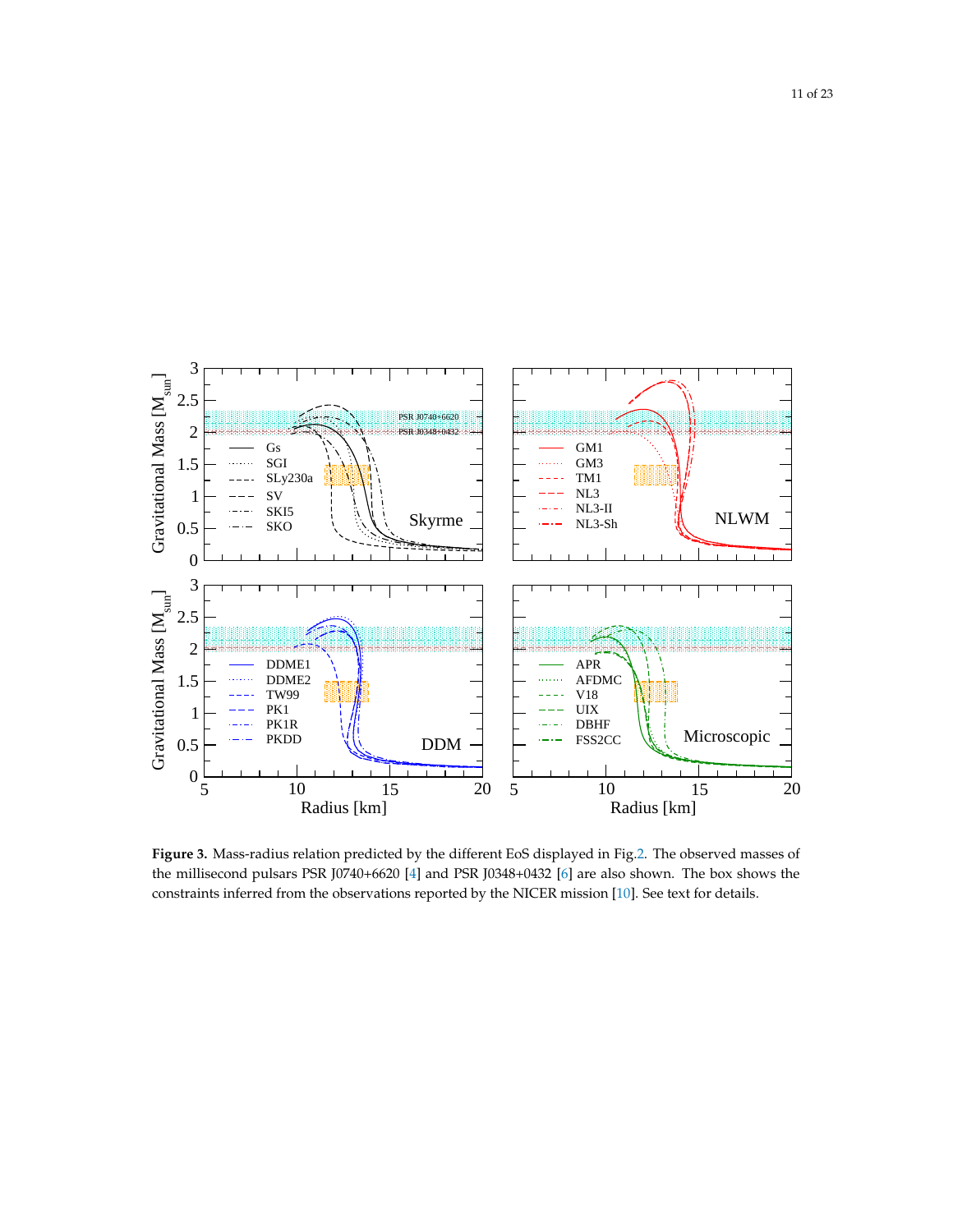# <span id="page-11-0"></span>**5. The neutron star tidal deformability**

Recently the tidal deformability  $\lambda$ , or equivalently the tidal Love number  $k_2$  of a NS [\[113](#page-21-3)[–115\]](#page-21-4), has been recognized to provide valuable information and constraints on the related EoS, because it strongly depends on the compactness of the object, i.e.  $\beta \equiv M/R$ . More specifically, the Love number

$$
k_2 = \frac{3}{2} \frac{\lambda}{R^5} = \frac{3}{2} \beta^5 \Lambda = \frac{8}{5} \frac{\beta^5 z}{F},
$$
  
\n
$$
z \equiv (1 - 2\beta)^2 [2 - y_R + 2\beta(y_R - 1)],
$$
  
\n
$$
F \equiv 6\beta(2 - y_R) + 6\beta^2(5y_R - 8) + 4\beta^3(13 - 11y_R) + 4\beta^4(3y_R - 2) + 8\beta^5(1 + y_R) + 3z \ln(1 - 2\beta)
$$
\n(18)

with  $\Lambda \equiv \lambda/M^5$ , can be obtained by solving the TOV equations [\(17\)](#page-8-0), along with the following first-order differential equation [\[116](#page-21-5)],

$$
\frac{dy}{dr} = -\frac{y^2}{r} - \frac{y - 6}{r - 2m} - rQ,
$$
\n
$$
Q = 4\pi \frac{(5 - y)\epsilon + (9 + y)P + (\epsilon + P)/c_s^2}{1 - 2m/r}
$$
\n
$$
-\left[\frac{2(m + 4\pi r^3 P)}{r(r - 2m)}\right]^2,
$$
\n(19)

with the EoS  $P(\varepsilon)$  as input,  $c_s^2 = dP/d\varepsilon$  the speed of sound, and boundary conditions given by

$$
[P,m,y](r=0) = [P_c, 0, 2],
$$
\n(20)

being  $y_R \equiv y(R)$ , and the mass-radius relation  $M(R)$  provided by the condition  $P(R) = 0$  for varying central pressure *Pc*.

For an asymmetric binary NS system,  $(M, R)_1 + (M, R)_2$ , with mass asymmetry  $q = M_2/M_1$ , and known chirp mass *Mc*, which characterizes the GW signal waveform,

$$
M_c = \frac{(M_1 M_2)^{3/5}}{(M_1 + M_2)^{1/5}},
$$
\n(21)

the average tidal deformability is defined by

<span id="page-11-1"></span>
$$
\tilde{\Lambda} = \frac{16}{13} \frac{(1+12q)\Lambda_1 + (q+12)\Lambda_2}{(1+q)^5}
$$
\n(22)

with

$$
\frac{[M_1, M_2]}{M_c} = \frac{297}{250} (1+q)^{1/5} [q^{-3/5}, q^{2/5}].
$$
\n(23)

From the analysis of the GW170817 event [\[12](#page-16-8)[–14](#page-16-9)], a value of  $M_c = 1.186^{+0.001}_{-0.001} M_{\odot}$  was obtained, corresponding to  $M_1 = M_2 = 1.36 M_{\odot}$  for a symmetric binary system,  $q = 0.73 - 1$  and  $\tilde{\Lambda} < 730$  from the phase-shift analysis of the observed signal. It turns out that, requiring both NSs to have the same EoS, leads to constraints 70 < Λ1.4 < 580 and 10.5 < *R*1.4 < 13.3 km [\[13\]](#page-16-12) for a 1.4 solar mass NS.

However the high luminosity of the kilonova AT2017gfo following the NS merger event, imposes a lower limit on the average tidal deformability, Eq. [\(22\)](#page-11-1),  $\tilde{\Lambda} > 400$ , which was deduced in order to justify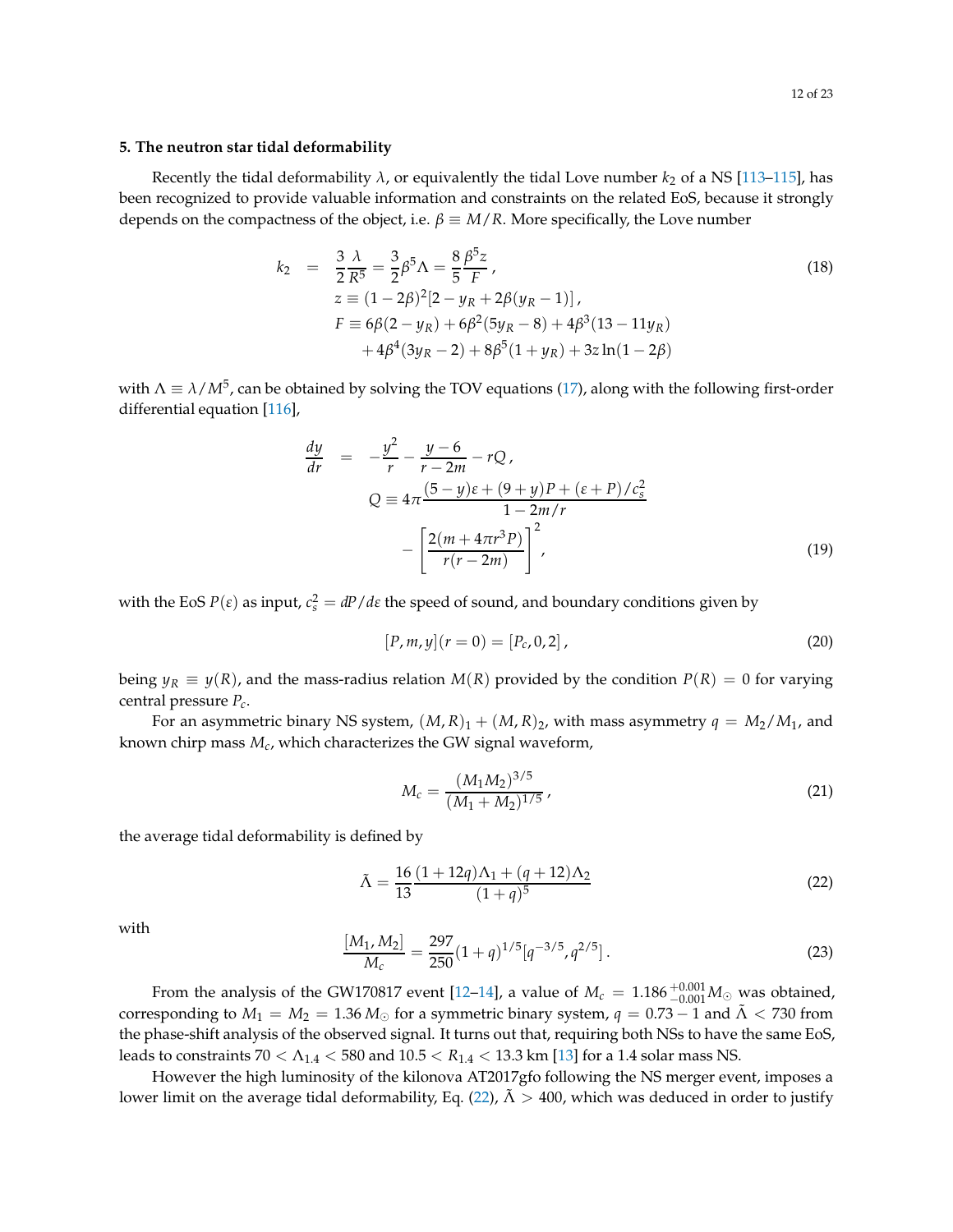<span id="page-12-0"></span>

**Figure 4.** In the left panel the tidal deformability of a 1.4 solar mass NS  $\Lambda_{1.4}$  is plotted vs. the symmetry energy derivative at saturation density *L*, whereas in the right panel it is displayed as a function of the radius of a 1.4 solar mass NS, *R*1.4, for the different EoS shown in Table [1.](#page-6-0) The orange box indicate the experimental and observational constraints on *L* (see Table [1\)](#page-6-0), Λ1.4 and *R*1.4 [\[13](#page-16-12)]. The violet line indicates a linear (quadratic) fit of the EoS data. The values of the corresponding correlation factors are also given. See text for details.

One of the main theoretical issues, following the detection of gravitational waves from NS mergers, regards the possibility of finding correlations between properties of nuclear matter and NS observables [\[123\]](#page-21-10). Along this same line, we further explore this issue, and using the set of microscopic EoS and the several Skyrme forces and relativistic models listed in Table [1,](#page-6-0) in the left panel of Fig. [4](#page-12-0) we show the tidal deformability of a 1.4 solar mass NS as a function the symmetry energy parameter *L* at saturation density. The orange box shows the constraint on  $\Lambda_{1,4}$  inferred from the observational data of the GW170817 event [\[13\]](#page-16-12) together with the experimental limits of *L* reported in Table [1.](#page-6-0) We observe some degree of correlation between the tidal deformability and *L* , for which we can estimate the so-called correlation factor *r*, defined as

$$
r(L, \Lambda_{1.4}) = \frac{1}{n-1} \frac{\sum_{L} \sum_{\Lambda_{1.4}} (L - \bar{L}) (\Lambda_{1.4} - \bar{\Lambda}_{1.4})}{\sigma_L \sigma_{\Lambda_{1.4}}},
$$
(24)

being *n* the number of data pairs,  $\bar{L}$  and  $\bar{\Lambda}_{1.4}$  the mean values of *L* and  $\Lambda_{1.4}$ ; and  $\sigma_L$  over the data set and  $\sigma_{\Lambda_{1,4}}$  their standard deviations. We get a value  $r = 0.817$ , which indicates a weak correlation. We note that several EoS lie outside the orange observational band. In particular, we notice that all DDM EoS (blue diamonds), except TW99, are not compatible with the data, as well as all the NLWM EoS (red squares). On the other hand, most of the Skyrme interactions lie within the orange band, with a few cases incompatible with observations because the predicted *L* values lie outside the experimental range, and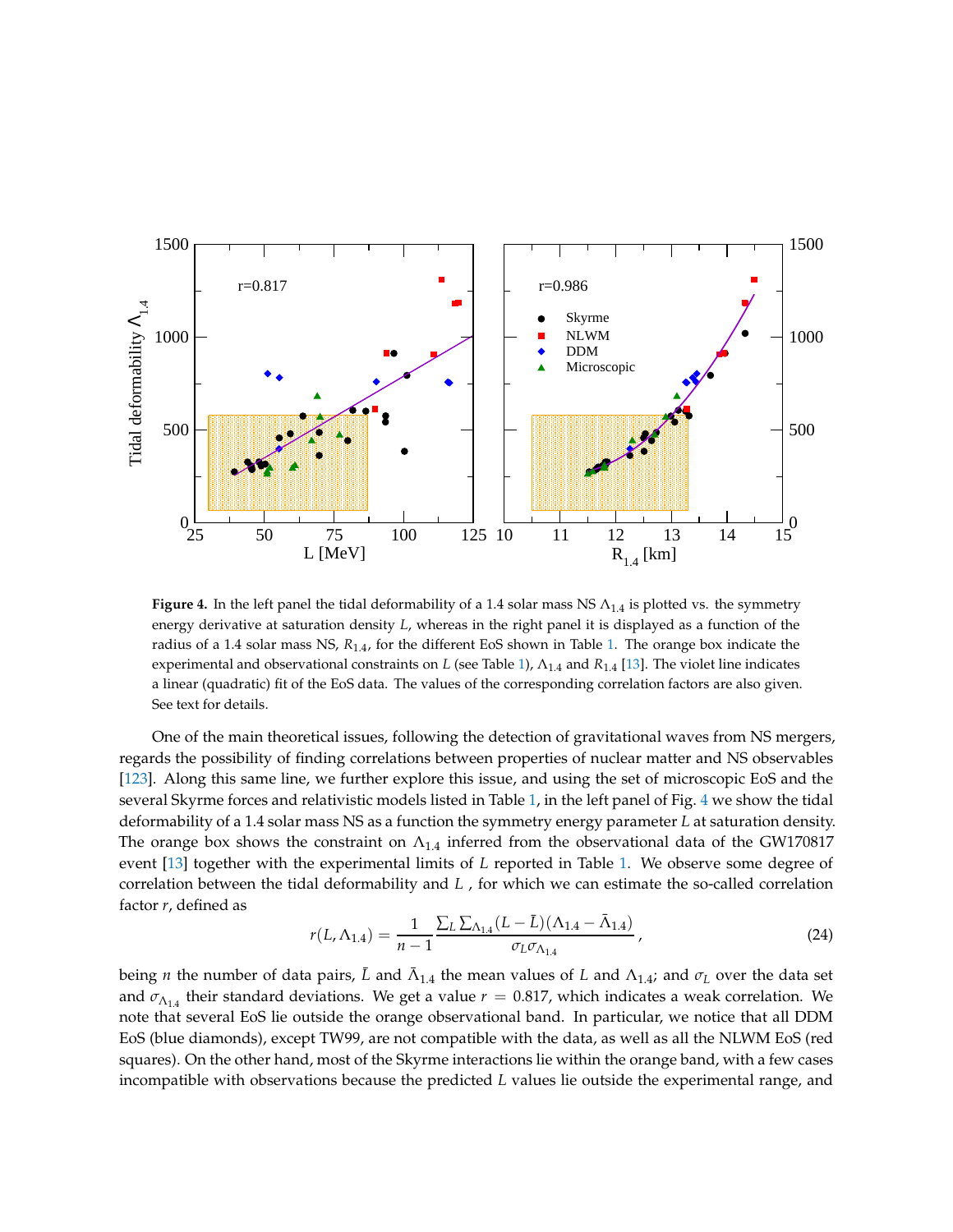some other are marginally compatible. As far as microscopic calculations are concerned, they are all in agreement with GW observations, except the DBHF EoS.

In the right panel of Fig. [4](#page-12-0) we report the tidal deformability as a function of the radius for a 1.4 solar mass NS,  $R_{1,4}$ , for the same set of EoS. The observational constraints on  $\Lambda_{1,4}$  and  $R_{1,4}$  from GW170817 [\[13\]](#page-16-12) are shown by the orange box. Contrary to the weak  $\Lambda_{1,4} - L$  correlation found, we observe a strong quadratic correlation between  $\Lambda_{1,4}$  and  $R_{1,4}$  the correlation factor being in this case  $r = 0.986$ . This strong correlation was already noticed in Ref. [\[124](#page-21-11)] using a different set of EoS based again on Skyrme and relativistic mean field models. The behaviour of the microscopic and phenomenological EoS look very similar.

#### <span id="page-13-0"></span>**6. The neutron skin thickness**

As stated in the previous Section, correlations between astrophysical observations and microscopic constraints from nuclear measurements, could help to better understand the properties of nuclear matter. For this purpose, the limits derived for the tidal deformability in GW170817 could be very valuable and exploited for studying the neutron skin thickness, defined as the difference between the neutron (*Rn*) and proton ( $R_p$  ) root-mean-square radii:  $\delta R = \sqrt{\langle r_n^2\rangle} - \sqrt{\langle r_p^2\rangle}$ . It has been shown that this is strongly correlated to both *L* and to the radius of low- mass NS, since the size of a NS and the neutron skin thickness originate both from the pressure of neutron-rich matter, and are sensitive to the same EoS. As shown by Brown and Typel [\[88](#page-20-2)[,89\]](#page-20-16), and confirmed later by other authors [\[90](#page-20-17)[,125](#page-21-12)[–128\]](#page-21-13), the neutron skin thickness calculated in mean field models with either non-relativistic or relativistic effective interactions, is very sensitive to the density dependence of the nuclear symmetry energy, and, in particular, to the slope parameter *L* at normal nuclear saturation density. Using the Brueckner approach and the several Skyrme forces and relativistic models considered here, the authors of Ref. [\[129\]](#page-21-14) made an estimation of the neutron skin thickness of <sup>208</sup>Pb and <sup>132</sup>Sn, adopting the suggestion of Steiner *et al.* in Ref. [\[125\]](#page-21-12), where *δR* is calculated to lowest order in the diffuseness corrections as  $\delta R \sim \sqrt{\frac{3}{5}}t$ , being *t* the thickness of semi-infinite asymmetric nuclear matter

<span id="page-13-1"></span>
$$
t = \frac{\delta_c}{\rho_0(\delta_c)(1-\delta_c^2)} \frac{E_s}{4\pi r_0^2} \frac{\int_0^{\rho_0(\delta_c)} \rho^{1/2} [S_0/E_{sym}(\rho) - 1][E_{SNM}(\rho) - E_0]^{-1/2} d\rho}{\int_0^{\rho_0(\delta_c)} \rho^{1/2} [E_{SNM}(\rho) - E_0]^{1/2} d\rho} \,. \tag{25}
$$

In the above expression *E<sup>s</sup>* is the surface energy taken from the semi-empirical mass formula equal to 17.23 MeV,  $r_0$  is obtained from the normalization condition  $(4\pi r_0^3/3)(0.16) = 1$ , and  $\delta_c$  is the isospin asymmetry in the center of the nucleus taken as  $\delta_c = \delta/2$  according to Thomas-Fermi calculations. In this paper, we use the same prescription for the calculation of the neutron skin thickness of <sup>208</sup>Pb and  $^{48}Ca$ , and we show the results in Fig. [5.](#page-14-0) The orange bands represent the predicted data for  $^{48}Ca$ (left panels) for which the Calcium Radius Experiment (CREX) has not been run yet [\[131\]](#page-22-0), whereas in the right panels experimental data obtained in the Lead Radius Experiment (PREX) [\[130\]](#page-22-1) for <sup>208</sup>Pb,  $\delta R = 0.33^{+0.16}_{-0.18}$  fm, are plotted. In the upper panels, results are shown for the neutron skin thickness as a function of the derivative of the symmetry energy *L*. We notice that all the theoretical predictions from phenomenological models and some of the microscopic ones show some correlation between the neutron skin thickness and *L*, as indicated by the linear fits (violet curve) and by the value of the correlation coefficient,  $r = 0.803$  for <sup>48</sup>Ca ( $r = 0.800$  for <sup>208</sup>Pb). Almost all the microscopic EoS turn out to be compatible with the PREX experimental data, whereas some phenomenological models, *e.g.* those of the NLWM class, give predictions out of the experimental range. The linear increase of *δ*R with L is not surprising since the thickness of the neutron skin in heavy nuclei is determined by the pressure difference between neutrons and protons, which is proportional to the parameter *L*, that is,  $P(\rho_0,\delta)\approx L\rho_0\delta^2/3$ . On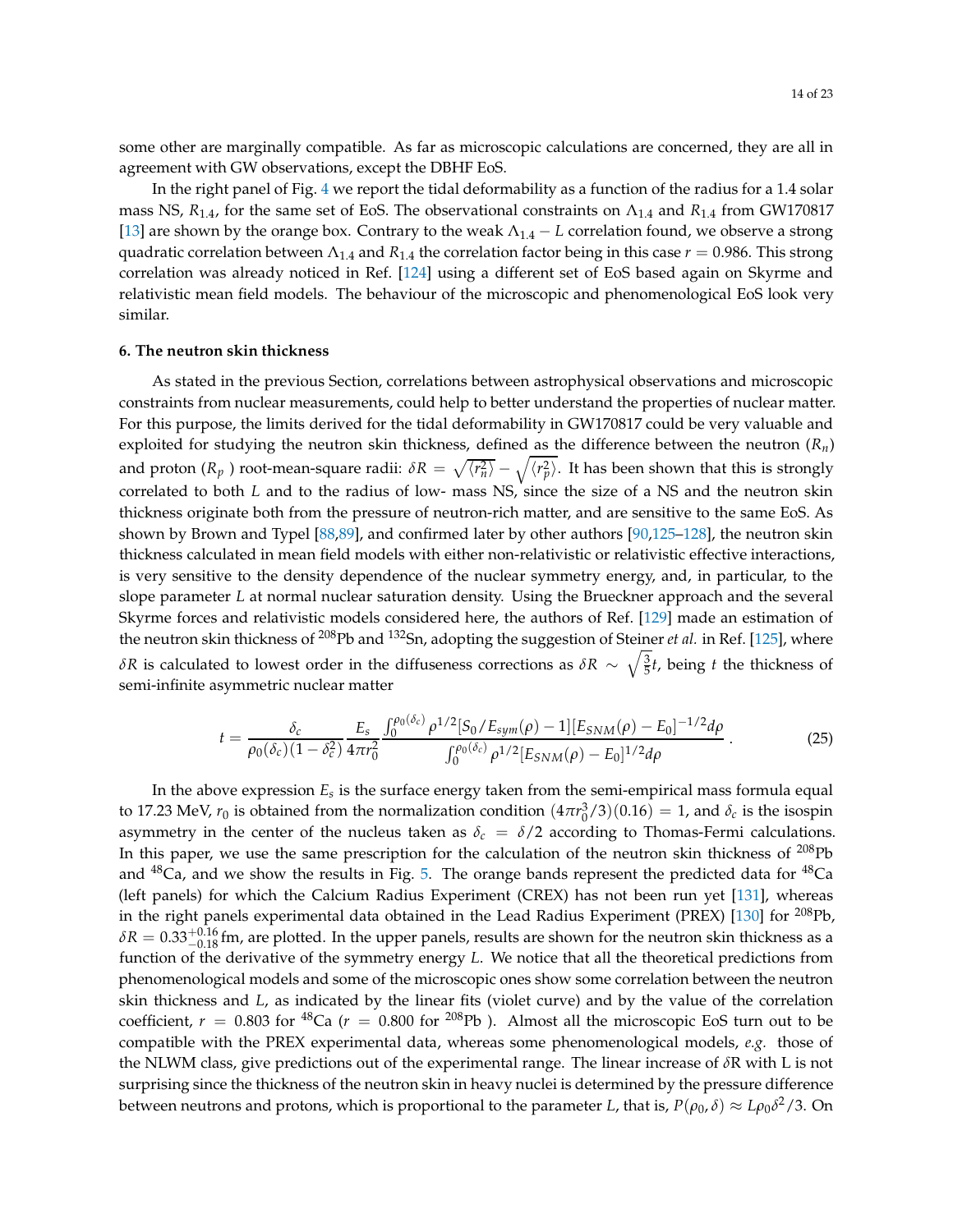<span id="page-14-0"></span>

**Figure 5.** The neutron skin thickness is displayed vs. the symmetry energy derivative at saturation density L for the different EoS displayed in Table [1.](#page-6-0) In the left (right) panel calculations are shown for <sup>48</sup>Ca (<sup>208</sup>Pb). The band on the left panel shows the experimental constraint on *L*, whereas the box on the right one shows in addition the constraint from the PREX experiment [\[130](#page-22-1)]. The violet line indicates a linear fit of the EoS data, Eq. [\(25\)](#page-13-1). The values of the corresponding correlation factors are also given.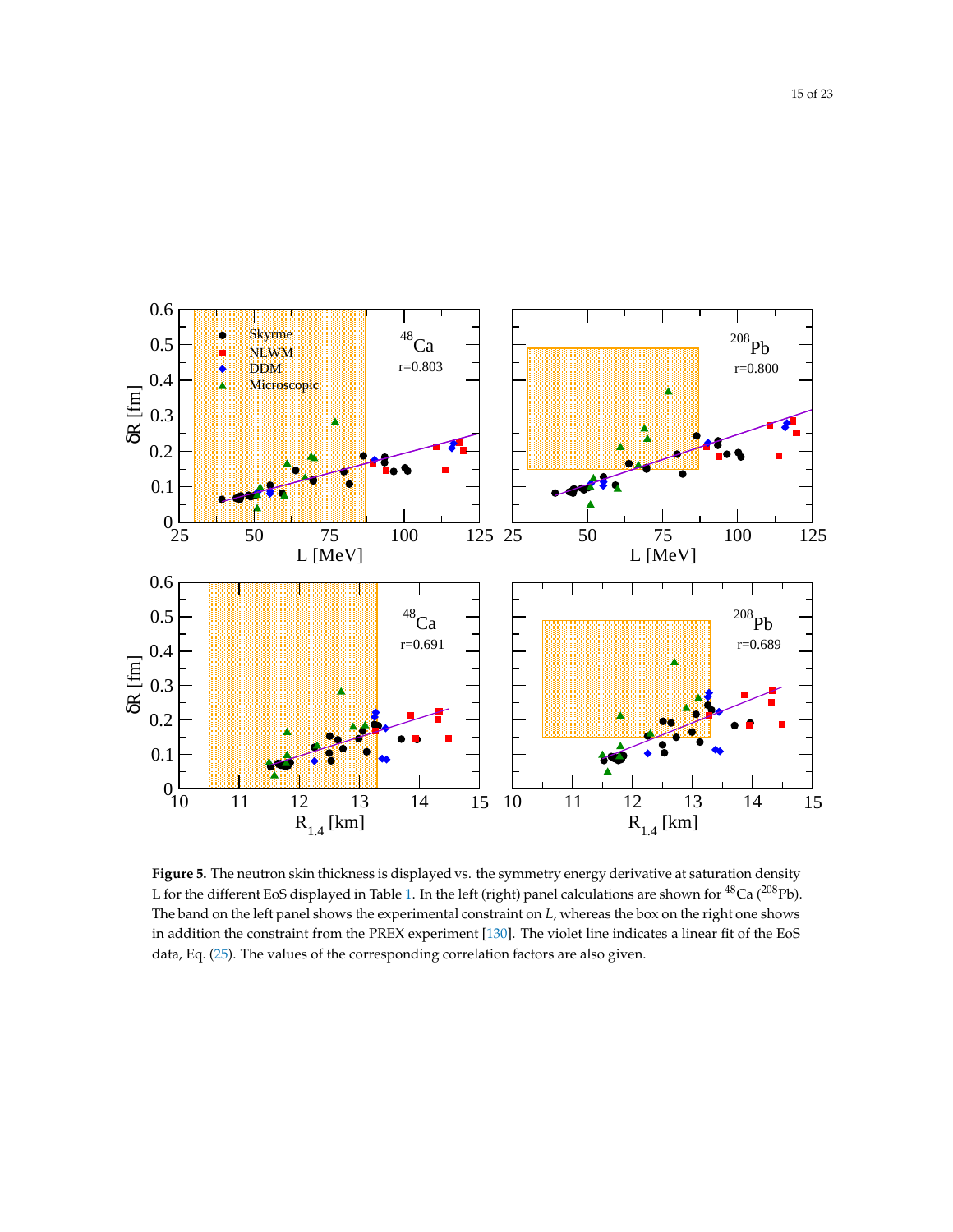the other hand, in the lower panels, the neutron skin thickness is displayed as a function of  $R_{1,4}$ , and in both cases the correlation is very scarce,  $r = 0.691$  for <sup>48</sup>Ca ( $r = 0.689$  for <sup>208</sup>Pb), with a few Skyrme, DDM and all the NLWM EoS incompatible with the observational data. The experimental data from PREX [\[130](#page-22-1)], and the upcoming campaigns: PREX-II at Jefferson Lab and the Mainz Radius Experiment (MREX) [\[132](#page-22-2)] at the future Mainz Energy-Recovering Superconductor Accelerator, can put further strong constraints on the nuclear matter properties, thus selecting the most compatible EoS.

### <span id="page-15-0"></span>**7. Conclusions**

In this work we have analyzed the existence of possible correlations between NS observables and properties of atomic nuclei. In particular, we have examined correlations of the tidal deformability  $\Lambda_{1.4}$ of a 1.4 $M_{\odot}$  NS and the neutron skin thickness  $\delta R$  of <sup>48</sup>Ca and <sup>208</sup>Pb with the stellar radius  $R_{1.4}$  and the symmetry energy derivative *L*. To such end we have used a large set of different models for the nuclear equation of state, that include microscopic calculations based on the Brueckner–Hartree–Fock and Dirac–Brueckner–Hartree–Fock theories, the variational method and Quantum Monte Carlo techniques, and several phenomenological Skyrme and relativistic mean field models. We have found a strong quadratic correlation between  $\Lambda_{1.4}$  and  $R_{1.4}$  in agreement with the results of the recent work by Tsang *et al.* [\[124\]](#page-21-11). On the contrary, we have observed a weaker linear correlation between Λ1.4 and *L*. Our results have confirmed the existence of a quite linear correlation between the neutron skin thickness of <sup>48</sup>Ca and <sup>208</sup>Pb with *L*, already pointed out by several authors using nonrelativistic and relativistic phenomenological models. A much weaker correlation has been found between *δR* and *R*1.4. The existence of these correlations, predicted by models based on approaches of different nature, suggest that their origin goes beyond the mean field character of the models employed.

To select the most compatible EoS among the ones predicted by the different models considered in this work, we have employed the experimental constraints on *L* and *δR* together with the observational ones on the mass, radius and tidal deformability imposed by the mass measurement of the millisecond pulsars PSR J1614-2230 [\[4](#page-16-18)] and PSR J0348+0432 [\[6\]](#page-16-17), the GW170817 NS merger event [\[12](#page-16-8)[–14\]](#page-16-9) and the data of the NICER mission [\[10](#page-16-6)]. Our results have shown that only five microscopic models (BOB, V18, N93, UIX and DBHF) and four Skyrme forces (SGI, SkMP, SkO and SkO') are simultaneoulsy compatible with the present constraints on *L* (30 MeV < *L* < 87 MeV) and the PREX experimental data on the <sup>208</sup>Pb neutron skin thickness. All the NLWM and DDM models and the majority of the Skyrme forces are excluded by these two experimental constraints. We have also found that almost all the models considered are compatible with the largest masses observed up to now,  $M_{\rm max} > 2.14_{-0.09}^{+0.10}$  [\[7](#page-16-3)] for the object PSR J0740+6620, and PSR J0348+0432 [\[6\]](#page-16-17),  $M_G = 2.01 \pm 0.04 M_{\odot}$ , and with the upper limit of the maximum mass of about 2.2–2.3  $M_{\odot}$  [\[109](#page-21-1)[–112\]](#page-21-2) deduced from the analysis of the GW170817 event. Finally, we have seen that the estimation of the mass  $(1.34^{+0.15}_{-0.16}M_{\odot})$  and equatorial radius  $(12.71^{+1.14}_{-1.19}$  km) of the millisecond pulsar PSR J0030+0451 inferred from the Bayesian analysis of the data collected by the NICER mission [\[10\]](#page-16-6) excludes most of the NLWM EoS considered in this work.

The major experimental, observational and theoretical advances on understanding the nuclear EoS done in the last decades has lead to constrain rather well its isoscalar part. Nevertheless, the isovector part of the nuclear EoS is less well constraint due mainly to our still limited knowledge of the nuclear force and, in particular, of its in-medium modifications and its spin and isospin dependence. Future laboratory experiments being planned in existing or next-generation radioactive ion beam facilities together with further NS observations, particularly a precise simultaneous measurement of the mass and radius of a single object, are fundamental to provide more stringent constraints on the nuclear EoS, and are very much awaited.

**Author Contributions:** "The authors have read and agreed to the published version of the manuscript."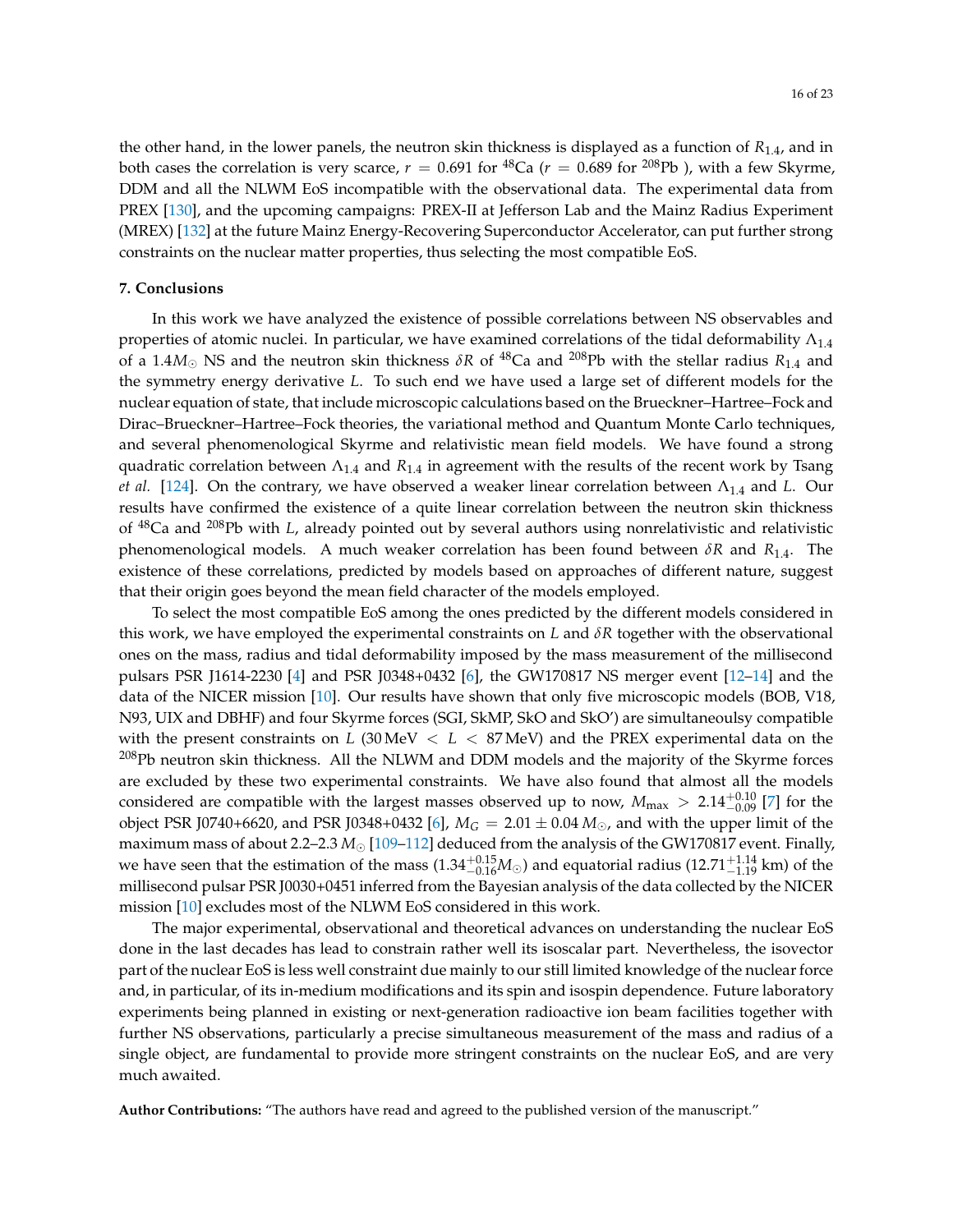**Funding:** "This research received no external funding."

**Acknowledgments:** "This work has been supported by the COST Action CA16214 "PHAROS: The multimessenger physics and astrophysics of neutron stars."

**Conflicts of Interest:** "The authors declare no conflict of interest."

## **References**

- <span id="page-16-0"></span>1. Oertel, M.; Hempel, M.; Klähn, T.; Typel, S. Equations of state for supernovae and compact stars. *Reviews of Modern Physics* **2017**, *89*, 015007. doi[:10.1103/RevModPhys.89.015007.](https://doi.org/10.1103/RevModPhys.89.015007)
- <span id="page-16-1"></span>2. Burgio, G.F.; Fantina, A.F. Nuclear Equation of state for Compact Stars and Supernovae. *Astrophys. Space Sci.Libr.* **2018**, *457*, 255.
- <span id="page-16-2"></span>3. Lattimer, J.M. The Nuclear Equation of State and Neutron Star Masses. *Ann. Rev. Nucl. Sci.* **2012**, *62*, 485–515. doi[:10.1146/annurev-nucl-102711-095018.](https://doi.org/10.1146/annurev-nucl-102711-095018)
- <span id="page-16-18"></span>4. Demorest, P.B.; Pennucci, T.; Ransom, S.M.; Roberts, M.S.; Hessels, J.W. A two-solar-mass neutron star measured using Shapiro delay. *Nature* **2010**, *467*, 1081–3. doi[:10.1038/nature09466.](https://doi.org/10.1038/nature09466)
- 5. Fonseca, E.; others. The NANOGrav Nine-year Data Set: Mass and Geometric Measurements of Binary Millisecond Pulsars. *Astrophys. J.* **2016**, *832*, 167. doi[:10.3847/0004-637X/832/2/167.](https://doi.org/10.3847/0004-637X/832/2/167)
- <span id="page-16-17"></span>6. Antoniadis, J.; others. A Massive Pulsar in a Compact Relativistic Binary. *Science* **2013**, *340*, 6131. doi[:10.1126/science.1233232.](https://doi.org/10.1126/science.1233232)
- <span id="page-16-3"></span>7. Cromartie, H.T.; others. Relativistic Shapiro delay measurements of an extremely massive millisecond pulsar. *Nature Astronomy* **2019**, [\[arXiv:astro-ph.HE/1904.06759\].](http://xxx.lanl.gov/abs/1904.06759) doi[:10.1038/s41550-019-0880-2.](https://doi.org/10.1038/s41550-019-0880-2)
- <span id="page-16-4"></span>8. Özel, F.; Freire, P. Masses, Radii, and the Equation of State of Neutron Stars. *Ann. Rev. Astron. Astrophys.* **2016**, *54*, 401–440. doi[:10.1146/annurev-astro-081915-023322.](https://doi.org/10.1146/annurev-astro-081915-023322)
- <span id="page-16-5"></span>9. Guillot, S.; Servillat, M.; Webb, N.A.; Rutledge, R.E. Measurement of the Radius of Neutron Stars with High Signal-to-noise Quiescent Low-mass X-Ray Binaries in Globular Clusters. *Astrophys. J.* **2013**, *772*, 7. doi[:10.1088/0004-637X/772/1/7.](https://doi.org/10.1088/0004-637X/772/1/7)
- <span id="page-16-6"></span>10. Riley, T. E. et al.. A NICER View of PSR J0030+0451: Millisecond Pulsar Parameter Estimation. *Astrophys. J. Lett.* **2019**, *887*, L21. doi[:10.3847/2041-8213/ab481c.](https://doi.org/10.3847/2041-8213/ab481c)
- <span id="page-16-7"></span>11. Watts, A.L.; others. Dense matter with eXTP. *Science China Physics, Mechanics, and Astronomy* **2019**, *62*, 29503. doi[:10.1007/s11433-017-9188-4.](https://doi.org/10.1007/s11433-017-9188-4)
- <span id="page-16-8"></span>12. Abbott, B.; others. GW170817: Observation of Gravitational Waves from a Binary Neutron Star Inspiral. *Phys. Rev. Lett.* **2017**, *119*, 161101. doi[:10.1103/PhysRevLett.119.161101.](https://doi.org/10.1103/PhysRevLett.119.161101)
- <span id="page-16-12"></span>13. Abbott, B.P.; others. GW170817: Measurements of neutron star radii and equation of state. *Phys. Rev. Lett.* **2018**, *121*, 161101. doi[:10.1103/PhysRevLett.121.161101.](https://doi.org/10.1103/PhysRevLett.121.161101)
- <span id="page-16-9"></span>14. Abbott, B.P.; others. Properties of the Binary Neutron Star Merger GW170817. *Phys. Rev. X* **2019**, *9*, 011001. doi[:10.1103/PhysRevX.9.011001.](https://doi.org/10.1103/PhysRevX.9.011001)
- <span id="page-16-10"></span>15. Hartle, J.B. Slowly rotating relativistic stars. 1. Equations of structure. *Astrophys. J.* **1967**, *150*, 1005–1029. doi[:10.1086/149400.](https://doi.org/10.1086/149400)
- <span id="page-16-11"></span>16. Flanagan, E.E.; Hinderer, T. Constraining neutron star tidal Love numbers with gravitational wave detectors. *Phys. Rev. D* **2008**, *77*, 021502. doi[:10.1103/PhysRevD.77.021502.](https://doi.org/10.1103/PhysRevD.77.021502)
- <span id="page-16-13"></span>17. Radice, D.; Perego, A.; Zappa, F.; Bernuzzi, S. GW170817: Joint Constraint on the Neutron Star Equation of State from Multimessenger Observations. *Astrophys. J.* **2018**, *852*, L29. doi[:10.3847/2041-8213/aaa402.](https://doi.org/10.3847/2041-8213/aaa402)
- <span id="page-16-14"></span>18. Ravenhall, D.G.; Pethick, C.J.; Wilson, J.R. Structure of Matter below Nuclear Saturation Density. *Physical Review Letters* **1983**, *50*, 2066. doi[:10.1103/PhysRevLett.50.2066.](https://doi.org/10.1103/PhysRevLett.50.2066)
- <span id="page-16-15"></span>19. Blaschke, D.; Colpi, M.Y.; Horowitz, C.J.; Radice, D.E. First joint gravitational wave and electromagnetic observations: Implications for nuclear and particle physics. *Eur. Phys. J. A* **2019**, *55*.
- <span id="page-16-16"></span>20. Stone, J.R.; Reinhard, P.G. The Skyrme interaction in finite nuclei and nuclear matter. *Progress in Particle and Nuclear Physics* **2007**, *58*, 587–657, [\[arXiv:nucl-th/nucl-th/0607002\].](http://xxx.lanl.gov/abs/nucl-th/0607002) doi[:10.1016/j.ppnp.2006.07.001.](https://doi.org/10.1016/j.ppnp.2006.07.001)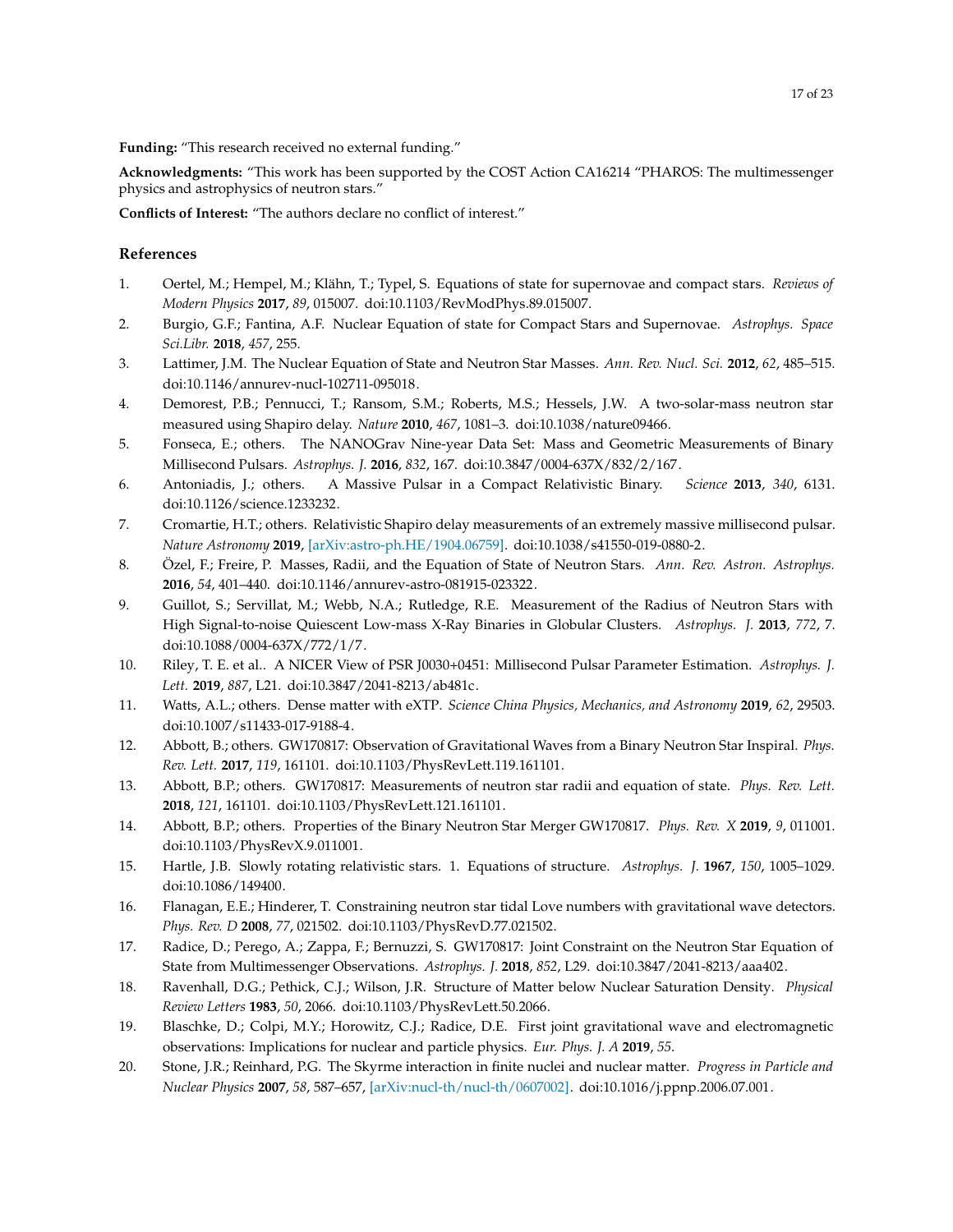- <span id="page-17-0"></span>21. Vautherin, D.; Brink, D.M. Hartree-Fock Calculations with Skyrme's Interaction. I. Spherical Nuclei. *Phys. Rev. C* **1972**, *5*, 626–647. doi[:10.1103/PhysRevC.5.626.](https://doi.org/10.1103/PhysRevC.5.626)
- <span id="page-17-1"></span>22. Quentin, P.; Flocard, H. Self-Consistent Calculations of Nuclear Properties with Phenomenological Effective Forces. *Annual Review of Nuclear and Particle Science* **1978**, *28*, 523–594. doi[:10.1146/annurev.ns.28.120178.002515.](https://doi.org/10.1146/annurev.ns.28.120178.002515)
- <span id="page-17-2"></span>23. Boguta, J.; Bodmer, A.R. Relativistic calculation of nuclear matter and the nuclear surface. *Nucl. Phys. A* **1977**, *292*, 413–428. doi[:10.1016/0375-9474\(77\)90626-1.](https://doi.org/10.1016/0375-9474(77)90626-1)
- <span id="page-17-3"></span>24. Boguta, J.; Bodmer, A.R. Relativistic calculation of nuclear matter and the nuclear surface. *Nucl. Phys. A* **1977**, *292*, 413–428. doi[:10.1016/0375-9474\(77\)90626-1.](https://doi.org/10.1016/0375-9474(77)90626-1)
- <span id="page-17-4"></span>25. Friedrich, J.; Reinhard, P.G. Skyrme-force parametrization: Least-squares fit to nuclear ground-state properties. *Phys. Rev. C* **1986**, *33*, 335–351. doi[:10.1103/PhysRevC.33.335.](https://doi.org/10.1103/PhysRevC.33.335)
- <span id="page-17-5"></span>26. Van Giai, N.; Sagawa, H. Spin-isospin and pairing properties of modified Skyrme interactions. *Physics Letters B* **1981**, *106*, 379 – 382. doi[:https://doi.org/10.1016/0370-2693\(81\)90646-8.](https://doi.org/https://doi.org/10.1016/0370-2693(81)90646-8)
- <span id="page-17-6"></span>27. Chabanat, E. Ph.D. Thesis, Universitè Claude Bernard Lyon-1. *Report No. LYCENT 9501 (unpublished)* **1995**.
- <span id="page-17-7"></span>28. Chabanat, E.; Bonche, P.; Haensel, P.; Meyer, J.; Schaeffer, R. A Skyrme parametrization from subnuclear to neutron star densities. *Nucl. Phys. A* **1997**, *627*, 710–746. doi[:10.1016/S0375-9474\(97\)00596-4.](https://doi.org/10.1016/S0375-9474(97)00596-4)
- <span id="page-17-8"></span>29. Chabanat, E.; Bonche, P.; Haensel, P.; Meyer, J.; Schaeffer, R. A Skyrme parametrization from subnuclear to neutron star densitiesPart II. Nuclei far from stabilities. *Nucl. Phys. A* **1998**, *635*, 231–256. doi[:10.1016/S0375-9474\(98\)00180-8.](https://doi.org/10.1016/S0375-9474(98)00180-8)
- <span id="page-17-9"></span>30. Beiner, M.; Flocard, H.; Van Giai, N.; Quentin, P. Nuclear ground-state properties and self-consistent calculations with the skyrme interaction (I). Spherical description. *Nucl. Phys. A* **1975**, *238*, 29–69. doi[:10.1016/0375-9474\(75\)90338-3.](https://doi.org/10.1016/0375-9474(75)90338-3)
- <span id="page-17-10"></span>31. Reinhard, P.G.; Flocard, H. Nuclear effective forces and isotope shifts. *Nucl. Phys. A* **1995**, *584*, 467–488. doi[:10.1016/0375-9474\(94\)00770-N.](https://doi.org/10.1016/0375-9474(94)00770-N)
- <span id="page-17-11"></span>32. Nazarewicz, W.; Dobaczewski, J.; Werner, T.R.; Maruhn, J.A.; Reinhard, P.G.; Rutz, K.; Chinn, C.R.; Umar, A.S.; Strayer, M.R. Structure of proton drip-line nuclei around doubly magic <sup>48</sup>Ni. *Phys. Rev. C* **1996**, *53*, 740–751. doi[:10.1103/PhysRevC.53.740.](https://doi.org/10.1103/PhysRevC.53.740)
- <span id="page-17-12"></span>33. Bennour, L.; Heenen, P.H.; Bonche, P.; Dobaczewski, J.; Flocard, H. Charge distributions of  $^{208}Pb$ ,  $^{206}Pb$ , and <sup>205</sup>Tl and the mean-field approximation. *Phys. Rev. C* **1989**, *40*, 2834–2839. doi[:10.1103/PhysRevC.40.2834.](https://doi.org/10.1103/PhysRevC.40.2834)
- <span id="page-17-13"></span>34. Reinhard, P.G.; Dean, D.J.; Nazarewicz, W.; Dobaczewski, J.; Maruhn, J.A.; Strayer, M.R. Shape coexistence and the effective nucleon-nucleon interaction. *Phys. Rev. C* **1999**, *60*, 014316, [\[arXiv:nucl-th/nucl-th/9903037\].](http://xxx.lanl.gov/abs/nucl-th/9903037) doi[:10.1103/PhysRevC.60.014316.](https://doi.org/10.1103/PhysRevC.60.014316)
- <span id="page-17-14"></span>35. Tondeur, F.; Brack, M.; Farine, M.; Pearson, J.M. Static nuclear properties and the parametrisation of Skyrme forces. *Nucl. Phys. A* **1984**, *420*, 297–319. doi[:10.1016/0375-9474\(84\)90444-5.](https://doi.org/10.1016/0375-9474(84)90444-5)
- <span id="page-17-15"></span>36. Glendenning, N.K.; Moszkowski, S.A. Reconciliation of neutron-star masses and binding of the Lambda in hypernuclei. *Phys. Rev. Lett.* **1991**, *67*, 2414–1417. doi[:10.1103/PhysRevLett.67.2414.](https://doi.org/10.1103/PhysRevLett.67.2414)
- <span id="page-17-16"></span>37. Sumiyoshi, K.; Kuwabara, H.; Toki, H. Relativistic mean-field theory with non-linear *σ* and *ω* terms for neutron stars and supernovae. *Nucl. Phys. A* **1995**, *581*, 725–746. doi[:10.1016/0375-9474\(94\)00335-K.](https://doi.org/10.1016/0375-9474(94)00335-K)
- <span id="page-17-17"></span>38. Lalazissis, G.A.; König, J.; Ring, P. New parametrization for the Lagrangian density of relativistic mean field theory. *Phys. Rev. C* **1997**, *55*, 540–543, [\[arXiv:nucl-th/nucl-th/9607039\].](http://xxx.lanl.gov/abs/nucl-th/9607039) doi[:10.1103/PhysRevC.55.540.](https://doi.org/10.1103/PhysRevC.55.540)
- <span id="page-17-18"></span>39. Sharma, M.M.; Nagarajan, M.A.; Ring, P. Rho meson coupling in the relativistic mean field theory and description of exotic nuclei. *Physics Letters B* **1993**, *312*, 377–381. doi[:10.1016/0370-2693\(93\)90970-S.](https://doi.org/10.1016/0370-2693(93)90970-S)
- <span id="page-17-19"></span>40. Nikšić, T.; Vretenar, D.; Finelli, P.; Ring, P. Relativistic Hartree-Bogoliubov model with density-dependent meson-nucleon couplings. *Phys. Rev. C* **2002**, *66*, 024306, [\[arXiv:nucl-th/nucl-th/0205009\].](http://xxx.lanl.gov/abs/nucl-th/0205009) doi[:10.1103/PhysRevC.66.024306.](https://doi.org/10.1103/PhysRevC.66.024306)
- <span id="page-17-20"></span>41. Typel, S.; Wolter, H.H. Relativistic mean field calculations with density-dependent meson-nucleon coupling. *Nucl. Phys. A* **1999**, *656*, 331–364. doi[:10.1016/S0375-9474\(99\)00310-3.](https://doi.org/10.1016/S0375-9474(99)00310-3)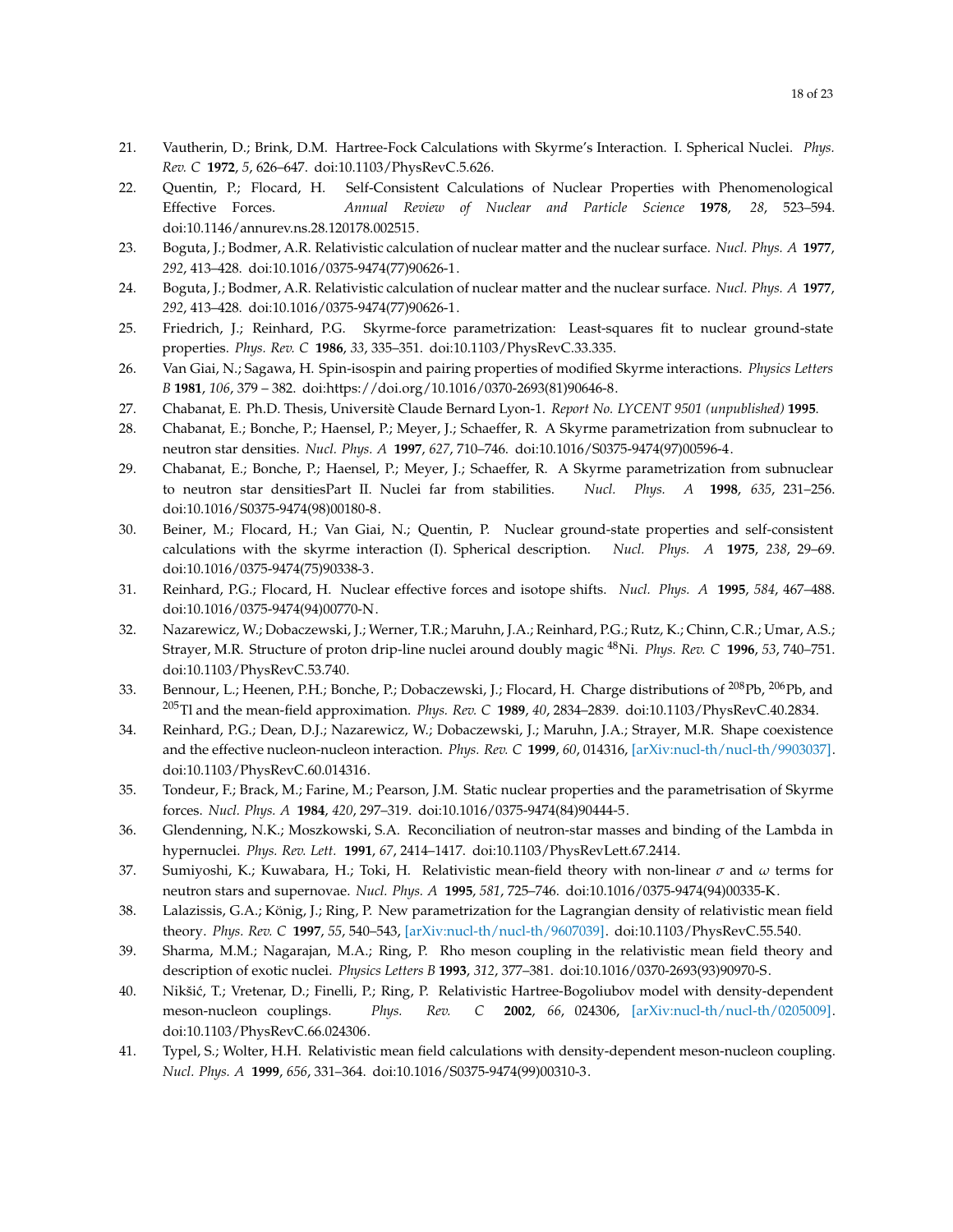- <span id="page-18-0"></span>42. Long, W.; Meng, J.; Giai, N.V.; Zhou, S.G. New effective interactions in relativistic mean field theory with nonlinear terms and density-dependent meson-nucleon coupling. *Phys. Rev. C* **2004**, *69*, 034319, [\[arXiv:nucl-th/nucl-th/0311031\].](http://xxx.lanl.gov/abs/nucl-th/0311031) doi[:10.1103/PhysRevC.69.034319.](https://doi.org/10.1103/PhysRevC.69.034319)
- <span id="page-18-1"></span>43. Machleidt, R.; Holinde, K.; Elster, C. The Bonn Meson Exchange Model for the Nucleon Nucleon Interaction. *Phys. Rep.* **1987**, *149*, 1–89. doi[:10.1016/S0370-1573\(87\)80002-9.](https://doi.org/10.1016/S0370-1573(87)80002-9)
- <span id="page-18-2"></span>44. Nagels, M.M.; Rijken, T.A.; de Swart, J.J. Low-energy nucleon-nucleon potential from Regge-pole theory. *Phys. Rev. D* **1978**, *17*, 768–776. doi[:10.1103/PhysRevD.17.768.](https://doi.org/10.1103/PhysRevD.17.768)
- <span id="page-18-3"></span>45. Weinberg, S. Effective chiral lagrangians for nucleon-pion interactions and nuclear forces. *Nucl. Phys. B* **1991**, *363*, 3–18. doi[:10.1016/0550-3213\(91\)90231-L.](https://doi.org/10.1016/0550-3213(91)90231-L)
- 46. Weinberg, S. Nuclear forces from chiral lagrangians. *Physics Letters B* **1990**, *251*, 288–292. doi[:10.1016/0370-2693\(90\)90938-3.](https://doi.org/10.1016/0370-2693(90)90938-3)
- 47. Entem, D.R.; Machleidt, R. Accurate charge-dependent nucleon-nucleon potential at fourth order of chiral perturbation theory. *Phys. Rev. C* **2003**, *68*, 041001, [\[nucl-th/0304018\].](http://xxx.lanl.gov/abs/nucl-th/0304018) doi[:10.1103/PhysRevC.68.041001.](https://doi.org/10.1103/PhysRevC.68.041001)
- <span id="page-18-4"></span>48. Epelbaum, E.; Hammer, H.W.; Meißner, U.G. Modern theory of nuclear forces. *Reviews of Modern Physics* **2009**, *81*, 1773–1825, [\[arXiv:nucl-th/0811.1338\].](http://xxx.lanl.gov/abs/0811.1338) doi[:10.1103/RevModPhys.81.1773.](https://doi.org/10.1103/RevModPhys.81.1773)
- <span id="page-18-5"></span>49. Baldo, M. Nuclear Methods And The Nuclear Equation Of State. *International Review of Nuclear Physics (World Scientific, Singapore)* **1999**, *8*. doi[:10.1142/2657.](https://doi.org/10.1142/2657)
- <span id="page-18-6"></span>50. Day, B.D. Elements of the Brueckner-Goldstone Theory of Nuclear Matter. *Reviews of Modern Physics* **1967**, *39*, 719–744. doi[:10.1103/RevModPhys.39.719.](https://doi.org/10.1103/RevModPhys.39.719)
- <span id="page-18-7"></span>51. Brockmann, R.; Machleidt, R. Relativistic nuclear structure. I. Nuclear matter. *Phys. Rev. C* **1990**, *42*, 1965–1980. doi[:10.1103/PhysRevC.42.1965.](https://doi.org/10.1103/PhysRevC.42.1965)
- 52. Li, G.Q.; Machleidt, R.; Brockmann, R. Properties of dense nuclear and neutron matter with relativistic nucleon-nucleon interactions. *Phys. Rev. C* **1992**, *45*, 2782–2794. doi[:10.1103/PhysRevC.45.2782.](https://doi.org/10.1103/PhysRevC.45.2782)
- <span id="page-18-8"></span>53. Gross-Boelting, T.; Fuchs, C.; Faessler, A. Covariant representations of the relativistic Brueckner T-matrix and the nuclear matter problem. *Nucl. Phys. A* **1999**, *648*, 105–137. doi[:10.1016/S0375-9474\(99\)00022-6.](https://doi.org/10.1016/S0375-9474(99)00022-6)
- <span id="page-18-9"></span>54. Akmal, A.; Pandharipande, V.R.; Ravenhall, D.G. Equation of state of nucleon matter and neutron star structure. *Phys. Rev. C* **1998**, *58*, 1804–1828. doi[:10.1103/PhysRevC.58.1804.](https://doi.org/10.1103/PhysRevC.58.1804)
- <span id="page-18-10"></span>55. Fabrocini, A.; Fantoni, S. Correlated basis function results for the Argonne models of nuclear matter. *Physics Letters B* **1993**, *298*, 263–266. doi[:10.1016/0370-2693\(93\)91817-7.](https://doi.org/10.1016/0370-2693(93)91817-7)
- <span id="page-18-11"></span>56. Kadanoff, L.; Baym, G. *Quantum Statistical Mechanics*; W.A. Benjamin Inc.: New York, 1962.
- <span id="page-18-12"></span>57. Dickhoff, W.; Van Neck, D. *Many-Body Theory Exposed!*; World Scientific, 2005; p. 752 p.
- <span id="page-18-13"></span>58. Bogner, S.K.; Furnstahl, R.J.; Schwenk, A. From low-momentum interactions to nuclear structure. *Progress in Particle and Nuclear Physics* **2010**, *65*, 94–147, [\[arXiv:nucl-th/0912.3688\].](http://xxx.lanl.gov/abs/0912.3688) doi[:10.1016/j.ppnp.2010.03.001.](https://doi.org/10.1016/j.ppnp.2010.03.001)
- <span id="page-18-14"></span>59. Wiringa, R.B.; Pieper, S.C.; Carlson, J.; Pand haripande, V.R. Quantum Monte Carlo calculations of A=8 nuclei. *Phys. Rev. C* **2000**, *62*, 014001, [\[arXiv:nucl-th/nucl-th/0002022\].](http://xxx.lanl.gov/abs/nucl-th/0002022) doi[:10.1103/PhysRevC.62.014001.](https://doi.org/10.1103/PhysRevC.62.014001)
- <span id="page-18-15"></span>60. Gandolfi, S.; Illarionov, A.Y.; Schmidt, K.E.; Pederiva, F.; Fantoni, S. Quantum Monte Carlo calculation of the equation of state of neutron matter. *Phys. Rev. C* **2009**, *79*, 054005, [\[arXiv:nucl-th/0903.2610\].](http://xxx.lanl.gov/abs/0903.2610) doi[:10.1103/PhysRevC.79.054005.](https://doi.org/10.1103/PhysRevC.79.054005)
- <span id="page-18-16"></span>61. Machleidt, R. The Meson theory of nuclear forces and nuclear structure. *Adv. Nucl. Phys.* **1989**, *19*, 189–376. doi[:10.1007/978-1-4613-9907-0.](https://doi.org/10.1007/978-1-4613-9907-0)
- <span id="page-18-17"></span>62. Nagels, M.M.; Rijken, T.A.; de Swart, J.J. A Low-Energy Nucleon-Nucleon Potential from Regge Pole Theory. *Phys. Rev. D* **1978**, *17*, 768. doi[:10.1103/PhysRevD.17.768.](https://doi.org/10.1103/PhysRevD.17.768)
- <span id="page-18-18"></span>63. Stoks, V.G.J.; Klomp, R.A.M.; Terheggen, C.P.F.; de Swart, J.J. Construction of high quality N N potential models. *Phys. Rev. C* **1994**, *49*, 2950–2962. doi[:10.1103/PhysRevC.49.2950.](https://doi.org/10.1103/PhysRevC.49.2950)
- <span id="page-18-19"></span>64. Wiringa, R.B.; Stoks, V.G.J.; Schiavilla, R. An Accurate nucleon-nucleon potential with charge independence breaking. *Phys. Rev. C* **1995**, *51*, 38–51. doi[:10.1103/PhysRevC.51.38.](https://doi.org/10.1103/PhysRevC.51.38)
- <span id="page-18-20"></span>65. Grangé, P.; Lejeune, A.; Martzolff, M.; Mathiot, J.F. Consistent three-nucleon forces in the nuclear many-body problem. *Phys. Rev. C* **1989**, *40*, 1040–1060. doi[:10.1103/PhysRevC.40.1040.](https://doi.org/10.1103/PhysRevC.40.1040)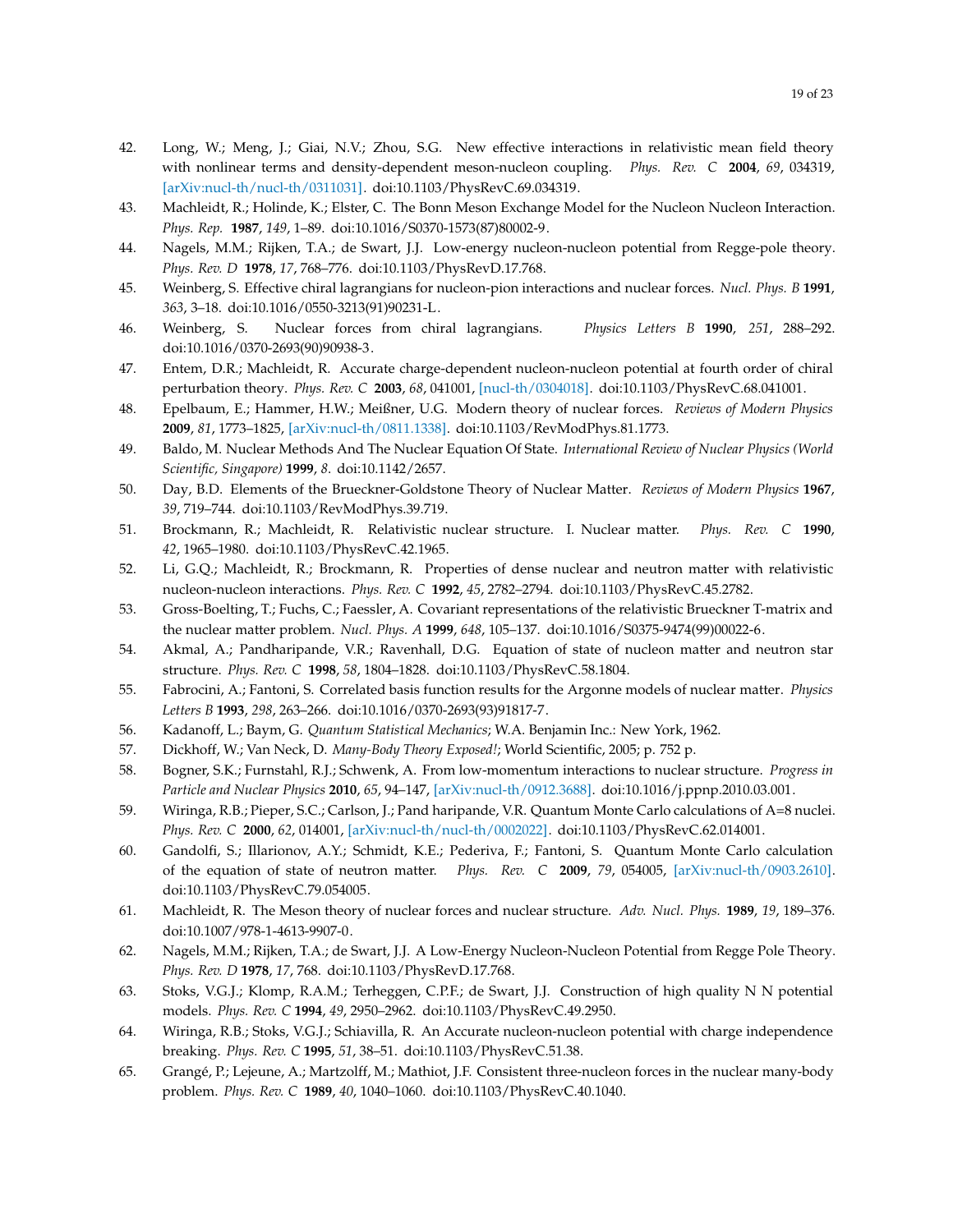- <span id="page-19-2"></span>66. Baldo, M.; Bombaci, I.; Burgio, G.F. Microscopic nuclear equation of state with three-body forces and neutron star structure. *Astron. Astrophys.* **1997**, *328*, 274–282. doi[:1997A&A...328..274B.](https://doi.org/1997A&A...328..274B)
- 67. Zuo, W.; Lejeune, A.; Lombardo, U.; Mathiot, J.F. Microscopic three-body force for asymmetric nuclear matter. *Eur. Phys. J. A* **2002**, *14*, 469–475.
- <span id="page-19-0"></span>68. Li, Z.H.; Lombardo, U.; Schulze, H.J.; Zuo, W. Consistent nucleon-nucleon potentials and three-body forces. *Phys. Rev. C* **2008**, *77*, 034316. doi[:10.1103/PhysRevC.77.034316.](https://doi.org/10.1103/PhysRevC.77.034316)
- <span id="page-19-1"></span>69. Li, Z.H.; Schulze, H.J. Neutron star structure with modern nucleonic three-body forces. *Phys. Rev. C* **2008**, *78*, 028801. doi[:10.1103/PhysRevC.78.028801.](https://doi.org/10.1103/PhysRevC.78.028801)
- <span id="page-19-3"></span>70. Carlson, J.; Pandharipande, V.R.; Wiringa, R.B. Three-nucleon interaction in 3-, 4- and ∞-body systems. *Nucl. Phys. A* **1983**, *401*, 59–85. doi[:10.1016/0375-9474\(83\)90336-6.](https://doi.org/10.1016/0375-9474(83)90336-6)
- <span id="page-19-4"></span>71. Schiavilla, R.; Pandharipande, V.R.; Wiringa, R.B. Momentum distributions in A = 3 and 4 nuclei. *Nucl. Phys. A* **1986**, *449*, 219–242. doi[:10.1016/0375-9474\(86\)90003-5.](https://doi.org/10.1016/0375-9474(86)90003-5)
- <span id="page-19-5"></span>72. Baldo, M.; Fukukawa, K. Nuclear Matter from Effective Quark-Quark Interaction. *Phys. Rev. Lett.* **2014**, *113*, 242501. doi[:10.1103/PhysRevLett.113.242501.](https://doi.org/10.1103/PhysRevLett.113.242501)
- <span id="page-19-6"></span>73. Fukukawa, K.; Baldo, M.; Burgio, G.F.; Lo Monaco, L.; Schulze, H.J. Nuclear matter equation of state from a quark-model nucleon-nucleon interaction. *Phys. Rev. C* **2015**, *92*, 065802. doi[:10.1103/PhysRevC.92.065802.](https://doi.org/10.1103/PhysRevC.92.065802)
- <span id="page-19-7"></span>74. Gandolfi, S.; Illarionov, A.Y.; Fantoni, S.; Miller, J.C.; Pederiva, F.; Schmidt, K.E. Microscopic calculation of the equation of state of nuclear matter and neutron star structure. *Mon. Not. Roy. Astron. Soc.* **2010**, *404*, L35–L39. doi[:10.1111/j.1745-3933.2010.00829.x.](https://doi.org/10.1111/j.1745-3933.2010.00829.x)
- <span id="page-19-8"></span>75. Negele, J.W.; Vautherin, D. Neutron star matter at subnuclear densities. *Nucl. Phys. A* **1973**, *207*, 298–320. doi[:10.1016/0375-9474\(73\)90349-7.](https://doi.org/10.1016/0375-9474(73)90349-7)
- <span id="page-19-9"></span>76. Baym, G.; Pethick, C.; Sutherland, P. The Ground state of matter at high densities: Equation of state and stellar models. *Astrophys. J.* **1971**, *170*, 299–317. doi[:10.1086/151216.](https://doi.org/10.1086/151216)
- <span id="page-19-10"></span>77. Feynman, R.P.; Metropolis, N.; Teller, E. Equations of State of Elements Based on the Generalized Fermi-Thomas Theory. *Phys. Rev.* **1949**, *75*, 1561–1573. doi[:10.1103/PhysRev.75.1561.](https://doi.org/10.1103/PhysRev.75.1561)
- <span id="page-19-11"></span>78. Audi, G.; Wapstra, A.H.; Thibault, C. The AME2003 atomic mass evaluation . (II). Tables, graphs and references. *Nucl. Phys. A* **2003**, *729*, 337–676. doi[:10.1016/j.nuclphysa.2003.11.003.](https://doi.org/10.1016/j.nuclphysa.2003.11.003)
- <span id="page-19-12"></span>79. de Vries, H.; de Jager, C.W.; de Vries, C. Nuclear Charge-Density-Distribution Parameters from Electron Scattering. *Atomic Data and Nuclear Data Tables* **1987**, *36*, 495. doi[:10.1016/0092-640X\(87\)90013-1.](https://doi.org/10.1016/0092-640X(87)90013-1)
- <span id="page-19-13"></span>80. Colò, G.; van Giai, N.; Meyer, J.; Bennaceur, K.; Bonche, P. Microscopic determination of the nuclear incompressibility within the nonrelativistic framework. *Phys. Rev. C* **2004**, *70*, 024307, [\[arXiv:nucl-th/nucl-th/0403086\].](http://xxx.lanl.gov/abs/nucl-th/0403086) doi[:10.1103/PhysRevC.70.024307.](https://doi.org/10.1103/PhysRevC.70.024307)
- <span id="page-19-14"></span>81. Piekarewicz, J. Unmasking the nuclear matter equation of state. *Phys. Rev. C* **2004**, *69*, 041301, [\[arXiv:astro-ph/nucl-th/0312020\].](http://xxx.lanl.gov/abs/nucl-th/0312020) doi[:10.1103/PhysRevC.69.041301.](https://doi.org/10.1103/PhysRevC.69.041301)
- <span id="page-19-15"></span>82. Fuchs, C.; Faessler, A.; Zabrodin, E.; Zheng, Y.M. Probing the Nuclear Equation of State by  $K^+$  Production in Heavy-Ion Collisions. *Phys. Rev. Lett.* **2001**, *86*, 1974–1977, [\[arXiv:nucl-th/nucl-th/0011102\].](http://xxx.lanl.gov/abs/nucl-th/0011102) doi[:10.1103/PhysRevLett.86.1974.](https://doi.org/10.1103/PhysRevLett.86.1974)
- <span id="page-19-16"></span>83. Garg, U.; Li, T.; Okumura, S.; Akimune, H.; Fujiwara, M.; Harakeh, M.N.; Hashimoto, H.; Itoh, M.; Iwao, Y.; Kawabata, T.; Kawase, K.; Liu, Y.; Marks, R.; Murakami, T.; Nakanishi, K.; Nayak, B.K.; Madhusudhana Rao, P.V.; Sakaguchi, H.; Terashima, Y.; Uchida, M.; Yasuda, Y.; Yosoi, M.; Zenihiro, J. The Giant Monopole Resonance in the Sn Isotopes: Why is Tin so "Fluffy"? *Nucl. Phys. A* **2007**, *788*, 36–43, [\[arXiv:nucl-ex/nucl-ex/0608007\].](http://xxx.lanl.gov/abs/nucl-ex/0608007) doi[:10.1016/j.nuclphysa.2007.01.046.](https://doi.org/10.1016/j.nuclphysa.2007.01.046)
- <span id="page-19-17"></span>84. Klimkiewicz, A.; Paar, N.; Adrich, P.; Fallot, M.; Boretzky, K.; Aumann, T.; Cortina-Gil, D.; Pramanik, U.D.; Elze, T.W.; Emling, H.; Geissel, H.; Hellström, M.; Jones, K.L.; Kratz, J.V.; Kulessa, R.; Nociforo, C.; Palit, R.; Simon, H.; Surówka, G.; Sümmerer, K.; Vretenar, D.; Waluś, W. Nuclear symmetry energy and neutron skins derived from pygmy dipole resonances. *Phys. Rev. C* **2007**, *76*, 051603. doi[:10.1103/PhysRevC.76.051603.](https://doi.org/10.1103/PhysRevC.76.051603)
- <span id="page-19-18"></span>85. Carbone, A.; Colò, G.; Bracco, A.; Cao, L.G.; Bortignon, P.F.; Camera, F.; Wieland, O. Constraints on the symmetry energy and neutron skins from pygmy resonances in Ni68 and Sn132. *Phys. Rev. C* **2010**, *81*, 041301, [\[arXiv:nucl-th/1003.3580\].](http://xxx.lanl.gov/abs/1003.3580) doi[:10.1103/PhysRevC.81.041301.](https://doi.org/10.1103/PhysRevC.81.041301)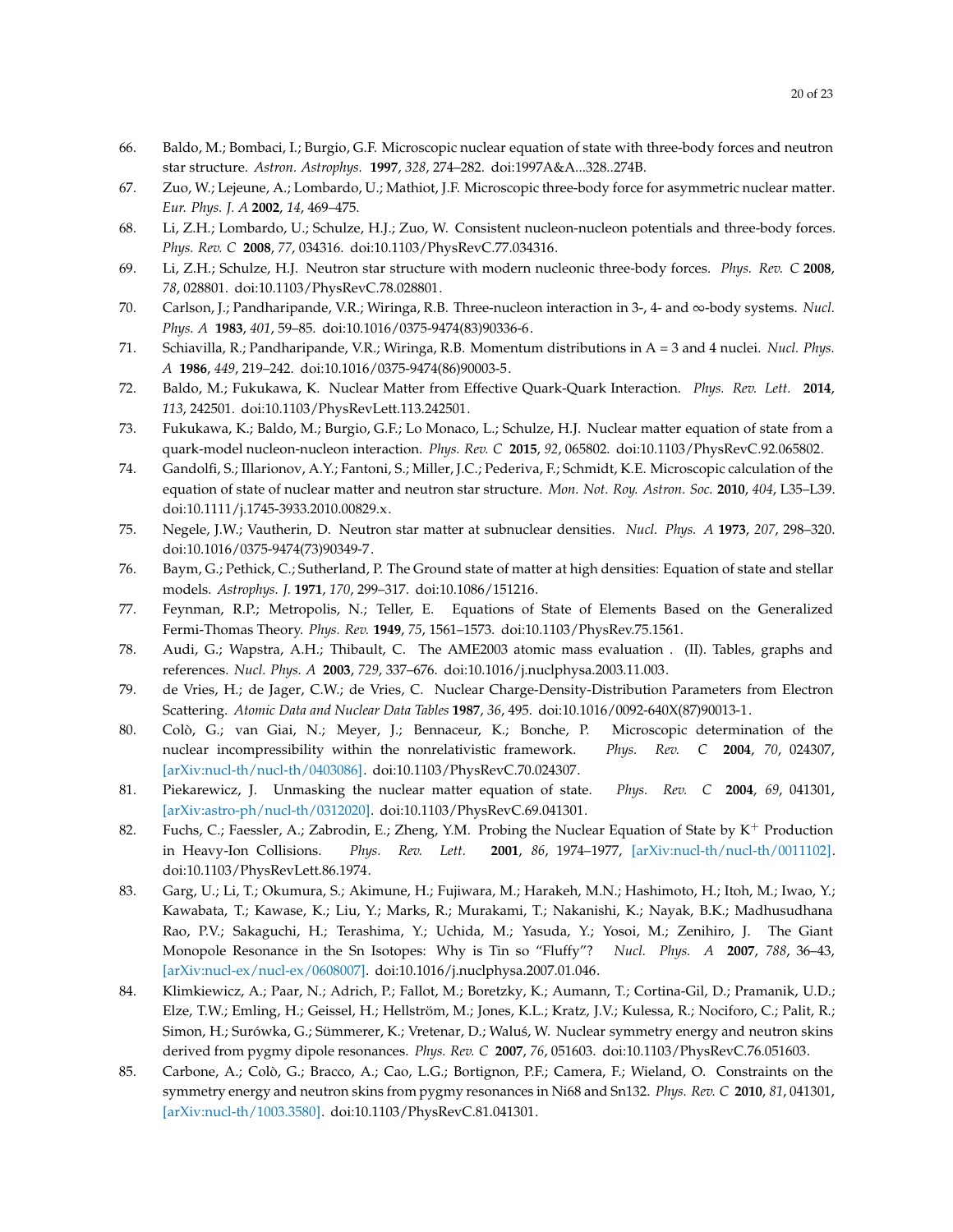- <span id="page-20-0"></span>86. Chen, L.W.; Ko, C.M.; Li, B.A. Determination of the Stiffness of the Nuclear Symmetry Energy from Isospin Diffusion. *Phys. Rev. Lett.* **2005**, *94*, 032701, [\[arXiv:nucl-th/nucl-th/0407032\].](http://xxx.lanl.gov/abs/nucl-th/0407032) doi[:10.1103/PhysRevLett.94.032701.](https://doi.org/10.1103/PhysRevLett.94.032701)
- <span id="page-20-1"></span>87. Danielewicz, P.; Lee, J. Symmetry energy I: Semi-infinite matter. *Nucl. Phys. A* **2009**, *818*, 36–96, [\[arXiv:nucl-th/0807.3743\].](http://xxx.lanl.gov/abs/0807.3743) doi[:10.1016/j.nuclphysa.2008.11.007.](https://doi.org/10.1016/j.nuclphysa.2008.11.007)
- <span id="page-20-2"></span>88. Brown, B.A. Neutron Radii in Nuclei and the Neutron Equation of State. *Phys. Rev. Lett.* **2000**, *85*, 5296–5299. doi[:10.1103/PhysRevLett.85.5296.](https://doi.org/10.1103/PhysRevLett.85.5296)
- <span id="page-20-16"></span>89. Typel, S.; Brown, B.A. Neutron radii and the neutron equation of state in relativistic models. *Phys. Rev. C* **2001**, *64*, 027302. doi[:10.1103/PhysRevC.64.027302.](https://doi.org/10.1103/PhysRevC.64.027302)
- <span id="page-20-17"></span>90. Horowitz, C.J.; Pollock, S.J.; Souder, P.A.; Michaels, R. Parity violating measurements of neutron densities. *Phys. Rev. C* **2001**, *63*, 025501, [\[arXiv:nucl-th/nucl-th/9912038\].](http://xxx.lanl.gov/abs/nucl-th/9912038) doi[:10.1103/PhysRevC.63.025501.](https://doi.org/10.1103/PhysRevC.63.025501)
- 91. Roca-Maza, X.; Centelles, M.; Viñas, X.; Warda, M. Neutron Skin of Pb208, Nuclear Symmetry Energy, and the Parity Radius Experiment. *Phys. Rev. Lett.* **2011**, *106*, 252501, [\[arXiv:nucl-th/1103.1762\].](http://xxx.lanl.gov/abs/1103.1762) doi[:10.1103/PhysRevLett.106.252501.](https://doi.org/10.1103/PhysRevLett.106.252501)
- <span id="page-20-3"></span>92. Centelles, M.; Roca-Maza, X.; Viñas, X.; Warda, M. Origin of the neutron skin thickness of Pb208 in nuclear mean-field models. *Phys. Rev. C* **2010**, *82*, 054314, [\[arXiv:nucl-th/1010.5396\].](http://xxx.lanl.gov/abs/1010.5396) doi[:10.1103/PhysRevC.82.054314.](https://doi.org/10.1103/PhysRevC.82.054314)
- <span id="page-20-4"></span>93. Fuchs, C. pp i Kaon production in heavy ion reactions at intermediate energies [review article]. *Progress in Particle and Nuclear Physics* **2006**, *56*, 1–103, [\[arXiv:nucl-th/nucl-th/0507017\].](http://xxx.lanl.gov/abs/nucl-th/0507017) doi[:10.1016/j.ppnp.2005.07.004.](https://doi.org/10.1016/j.ppnp.2005.07.004)
- <span id="page-20-5"></span>94. Tews, I.; Lattimer, J.M.; Ohnishi, A.; Kolomeitsev, E.E. Symmetry Parameter Constraints from a Lower Bound on Neutron-matter Energy. *Astrophys. J.* **2017**, *848*, 105. doi[:10.3847/1538-4357/aa8db9.](https://doi.org/10.3847/1538-4357/aa8db9)
- <span id="page-20-6"></span>95. Zhang, N.B.; Cai, B.J.; Li, B.A.; Newton, W.G.; Xu, J. How tightly is nuclear symmetry energy constrained by unitary Fermi gas? *Nucl. Sci. Tech.* **2017**, *28*, 181.
- <span id="page-20-7"></span>96. Margueron, J.; Hoffmann Casali, R.; Gulminelli, F. Equation of state for dense nucleonic matter from metamodeling. I. Foundational aspects. *Phys. Rev. C* **2018**, *97*, 025805. doi[:10.1103/PhysRevC.97.025805.](https://doi.org/10.1103/PhysRevC.97.025805)
- <span id="page-20-8"></span>97. Shlomo, S.; Kolomietz, V.M.; Colò, G. Deducing the nuclear-matter incompressibility coefficient from data on isoscalar compression modes. *EPJA* **2006**, *30*, 23–30. doi[:10.1140/epja/i2006-10100-3.](https://doi.org/10.1140/epja/i2006-10100-3)
- <span id="page-20-9"></span>98. Piekarewicz, J. Do we understand the incompressibility of neutron-rich matter? *Journal of Physics G Nuclear Physics* **2010**, *37*, 064038. doi[:10.1088/0954-3899/37/6/064038.](https://doi.org/10.1088/0954-3899/37/6/064038)
- <span id="page-20-10"></span>99. Li, B.A.; Han, X. Constraining the neutron-proton effective mass splitting using empirical constraints on the density dependence of nuclear symmetry energy around normal density. *Phys. Lett. B* **2013**, *727*, 276–281. doi[:10.1016/j.physletb.2013.10.006.](https://doi.org/10.1016/j.physletb.2013.10.006)
- <span id="page-20-11"></span>100. Taylor, J.H. Pulsar Timing and Relativistic Gravity. *Philosophical Transactions of the Royal Society of London Series A* **1992**, *341*, 117–134. doi[:10.1098/rsta.1992.0088.](https://doi.org/10.1098/rsta.1992.0088)
- <span id="page-20-12"></span>101. Lattimer, J.M.; Steiner, A.W. Neutron Star Masses and Radii from Quiescent Low-Mass X-ray Binaries. *Astrophys. J.* **2014**, *784*, 123. doi[:10.1088/0004-637X/784/2/123.](https://doi.org/10.1088/0004-637X/784/2/123)
- <span id="page-20-13"></span>102. Guillot, S.; Rutledge, R.E. Rejecting Proposed Dense Matter Equations of State with Quiescent Low-mass X-Ray Binaries. *Astroph. J. Lett.* **2014**, *796*, L3. doi[:10.1088/2041-8205/796/1/L3.](https://doi.org/10.1088/2041-8205/796/1/L3)
- <span id="page-20-14"></span>103. Shapiro, S.L.; Teukolsky, S.A. *Black Holes, White Dwarfs and Neutron Stars: The Physics of Compact Objects*; Wiley, 2008.
- <span id="page-20-15"></span>104. Baldo, M.; Burgio, G.F.; Schulze, H.J. Onset of hyperon formation in neutron star matter from Brueckner theory. *Phys. Rev. C* **1998**, *58*, 3688–3695. doi[:10.1103/PhysRevC.58.3688.](https://doi.org/10.1103/PhysRevC.58.3688)
- 105. Baldo, M.; Burgio, G.F.; Schulze, H.J. Hyperon stars in the Brueckner-Bethe-Goldstone theory. *Phys. Rev. C* **2000**, *61*, 055801, [\[nucl-th/9912066\].](http://xxx.lanl.gov/abs/nucl-th/9912066) doi[:10.1103/PhysRevC.61.055801.](https://doi.org/10.1103/PhysRevC.61.055801)
- 106. Lejeune, A.; Grange, P.; Martzolff, M.; Cugnon, J. Hot nuclear matter in an extended Brueckner approach. *Nuclear Physics A* **1986**, *453*, 189–219. doi[:10.1016/0375-9474\(86\)90010-2.](https://doi.org/10.1016/0375-9474(86)90010-2)
- 107. Zuo, W.; Bombaci, I.; Lombardo, U. Asymmetric nuclear matter from an extended Brueckner-Hartree-Fock approach. *Phys. Rev. C* **1999**, *60*, 024605, [\[nucl-th/0102035\].](http://xxx.lanl.gov/abs/nucl-th/0102035) doi[:10.1103/PhysRevC.60.024605.](https://doi.org/10.1103/PhysRevC.60.024605)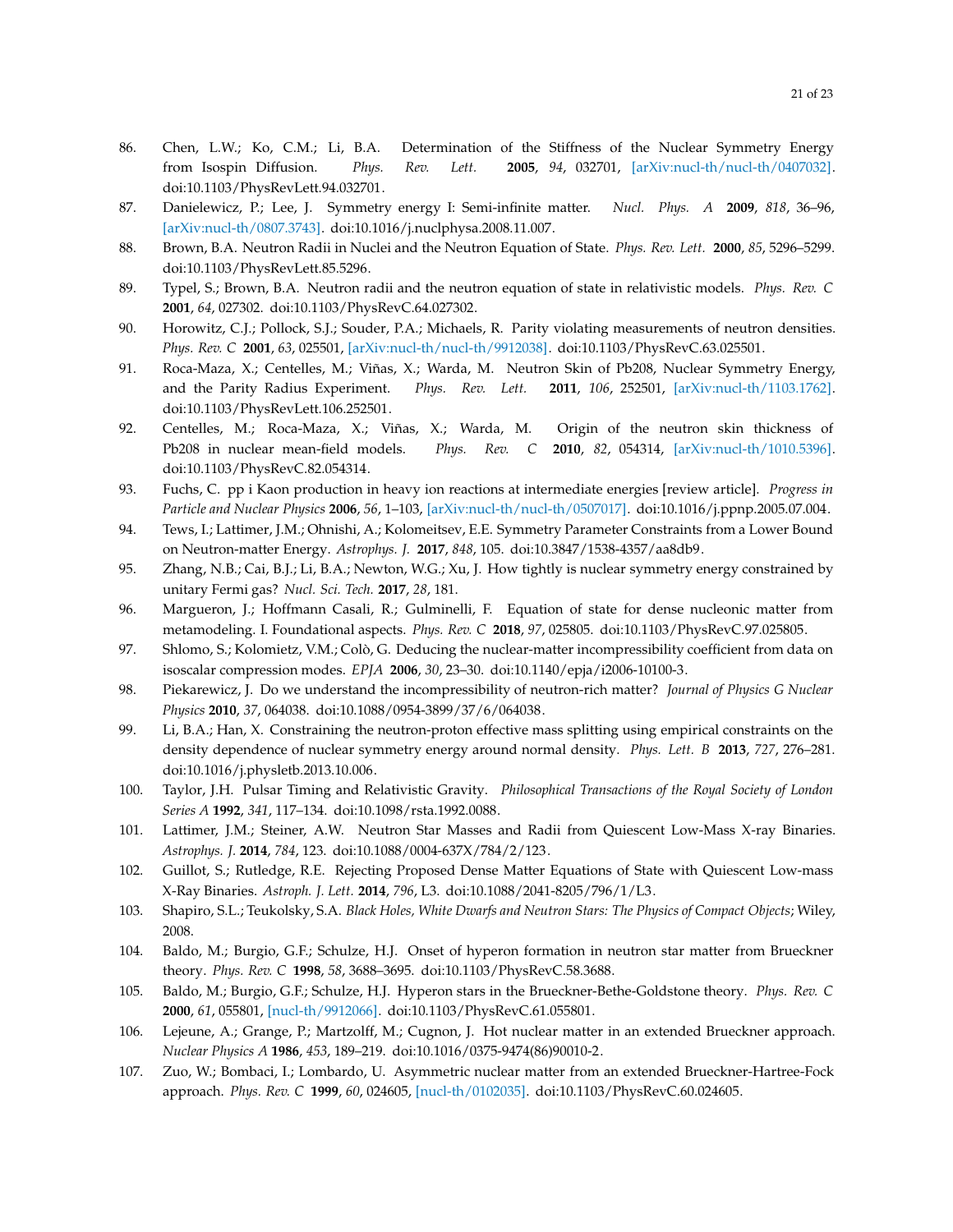- <span id="page-21-0"></span>108. Bombaci, I.; Lombardo, U. Asymmetric nuclear matter equation of state. *Phys. Rev. C* **1991**, *44*, 1892–1900. doi[:10.1103/PhysRevC.44.1892.](https://doi.org/10.1103/PhysRevC.44.1892)
- <span id="page-21-1"></span>109. Shibata, M.; Fujibayashi, S.; Hotokezaka, K.; Kiuchi, K.; Kyutoku, K.; Sekiguchi, Y.; Tanaka, M. Modeling GW170817 based on numerical relativity and its implications. *Phys. Rev. D* **2017**, *96*, 123012. doi[:10.1103/PhysRevD.96.123012.](https://doi.org/10.1103/PhysRevD.96.123012)
- 110. Margalit, B.; Metzger, B.D. Constraining the Maximum Mass of Neutron Stars From Multi-Messenger Observations of GW170817. *Astrophys. J.* **2017**, *850*, L19. doi[:10.3847/2041-8213/aa991c.](https://doi.org/10.3847/2041-8213/aa991c)
- 111. Rezzolla, L.; Most, E.R.; Weih, L.R. Using gravitational-wave observations and quasi-universal relations to constrain the maximum mass of neutron stars. *Astrophys. J.* **2018**, *852*, L25. doi[:10.3847/2041-8213/aaa401.](https://doi.org/10.3847/2041-8213/aaa401)
- <span id="page-21-2"></span>112. Shibata, M.; Zhou, E.; Kiuchi, K.; Fujibayashi, S. Constraint on the maximum mass of neutron stars using GW170817 event. *Phys. Rev. D* **2019**, *100*, 023015. doi[:10.1103/PhysRevD.100.023015.](https://doi.org/10.1103/PhysRevD.100.023015)
- <span id="page-21-3"></span>113. Hinderer, T. Tidal Love numbers of neutron stars. *Astrophys. J.* **2008**, *677*, 1216–1220. doi[:10.1086/533487.](https://doi.org/10.1086/533487)
- 114. Hinderer, T. Erratum: "Tidal Love Numbers of Neutron Stars" (2008, ApJ, 677, 1216). *Astrophys. J.* **2009**, *697*, 964. doi[:10.1088/0004-637X/697/1/964.](https://doi.org/10.1088/0004-637X/697/1/964)
- <span id="page-21-4"></span>115. Hinderer, T.; Lackey, B.D.; Lang, R.N.; Read, J.S. Tidal deformability of neutron stars with realistic equations of state and their gravitational wave signatures in binary inspiral. *Phys. Rev. D* **2010**, *81*, 123016. doi[:10.1103/PhysRevD.81.123016.](https://doi.org/10.1103/PhysRevD.81.123016)
- <span id="page-21-5"></span>116. Lattimer, J.M.; Prakash, M. Neutron star observations: Prognosis for equation of state constraints. *Phys. Rep.* **2007**, *442*, 109 – 165. doi[:https://doi.org/10.1016/j.physrep.2007.02.003.](https://doi.org/https://doi.org/10.1016/j.physrep.2007.02.003)
- <span id="page-21-6"></span>117. Most, E.R.; Weih, L.R.; Rezzolla, L.; Schaffner-Bielich, J. New constraints on radii and tidal deformabilities of neutron stars from GW170817. *Phys. Rev. Lett.* **2018**, *120*, 261103. doi[:10.1103/PhysRevLett.120.261103.](https://doi.org/10.1103/PhysRevLett.120.261103)
- 118. Lim, Y.; Holt, J.W. Neutron star tidal deformabilities constrained by nuclear theory and experiment. *Phys. Rev. Lett.* **2018**, *121*, 062701. doi[:10.1103/PhysRevLett.121.062701.](https://doi.org/10.1103/PhysRevLett.121.062701)
- 119. Malik, T.; Alam, N.; Fortin, M.; Providência, C.; Agrawal, B.K.; Jha, T.K.; Kumar, B.; Patra, S.K. GW170817: Constraining the nuclear matter equation of state from the neutron star tidal deformability. *Phys. Rev. C* **2018**, *98*, 035804. doi[:10.1103/PhysRevC.98.035804.](https://doi.org/10.1103/PhysRevC.98.035804)
- <span id="page-21-7"></span>120. Burgio, G.F.; Drago, A.; Pagliara, G.; Schulze, H.J.; Wei, J.B. Are Small Radii of Compact Stars Ruled out by GW170817/AT2017gfo? *Astrophys. J.* **2018**, *860*, 139. doi[:10.3847/1538-4357/aac6ee.](https://doi.org/10.3847/1538-4357/aac6ee)
- <span id="page-21-8"></span>121. Radice, D.; Dai, L. Multimessenger parameter estimation of GW170817. *EPJA* **2019**, *55*, 50. doi[:10.1140/epja/i2019-12716-4.](https://doi.org/10.1140/epja/i2019-12716-4)
- <span id="page-21-9"></span>122. Kiuchi, K.; Kyutoku, K.; Shibata, M.; Taniguchi, K. Revisiting the Lower Bound on Tidal Deformability Derived by AT 2017gfo. *Astrophys. J. Lett.* **2019**, *876*, L31. doi[:10.3847/2041-8213/ab1e45.](https://doi.org/10.3847/2041-8213/ab1e45)
- <span id="page-21-10"></span>123. Wei, J.B.; Lu, J.J.; Burgio, G.F.; Li, Z.H.; Schulze, H.J. Are nuclear matter properties correlated to neutron star observables? *European Physical Journal A* **2020**, *56*, 63, [\[arXiv:nucl-th/1907.08761\].](http://xxx.lanl.gov/abs/1907.08761) doi[:10.1140/epja/s10050-020-00058-3.](https://doi.org/10.1140/epja/s10050-020-00058-3)
- <span id="page-21-11"></span>124. Tsang, C.Y.; Tsang, M.B.; Danielewicz, P.; Fattoyev, F.J.; Lynch, W.G. Insights on Skyrme parameters from GW170817. *Physics Letters B* **2019**, *796*, 1–5, [\[arXiv:nucl-th/1905.02601\].](http://xxx.lanl.gov/abs/1905.02601) doi[:10.1016/j.physletb.2019.05.055.](https://doi.org/10.1016/j.physletb.2019.05.055)
- <span id="page-21-12"></span>125. Steiner, A.W.; Prakash, M.; Lattimer, J.M.; Ellis, P.J. Isospin asymmetry in nuclei and neutron stars [review article]. *Phys. Rep.* **2005**, *411*, 325–375, [\[arXiv:nucl-th/nucl-th/0410066\].](http://xxx.lanl.gov/abs/nucl-th/0410066) doi[:10.1016/j.physrep.2005.02.004.](https://doi.org/10.1016/j.physrep.2005.02.004)
- 126. Centelles, M.; Roca-Maza, X.; Viñas, X.; Warda, M. Nuclear Symmetry Energy Probed by Neutron Skin Thickness of Nuclei. *Phys. Rev. Lett.* **2009**, *102*, 122502, [\[arXiv:nucl-th/0806.2886\].](http://xxx.lanl.gov/abs/0806.2886) doi[:10.1103/PhysRevLett.102.122502.](https://doi.org/10.1103/PhysRevLett.102.122502)
- 127. Horowitz, C.J.; Piekarewicz, J. Neutron Star Structure and the Neutron Radius of <sup>208</sup>Pb. *Phys. Rev. Lett.* **2001**, *86*, 5647–5650, [\[arXiv:astro-ph/astro-ph/0010227\].](http://xxx.lanl.gov/abs/astro-ph/0010227) doi[:10.1103/PhysRevLett.86.5647.](https://doi.org/10.1103/PhysRevLett.86.5647)
- <span id="page-21-13"></span>128. Furnstahl, R.J. Neutron radii in mean-field models. *Nucl. Phys. A* **2002**, *706*, 85–110, [\[arXiv:nucl-th/nucl-th/0112085\].](http://xxx.lanl.gov/abs/nucl-th/0112085) doi[:10.1016/S0375-9474\(02\)00867-9.](https://doi.org/10.1016/S0375-9474(02)00867-9)
- <span id="page-21-14"></span>129. Vidaña, I.; Providência, C.; Polls, A.; Rios, A. Density dependence of the nuclear symmetry energy: A microscopic perspective. *Phys. Rev. C* **2009**, *80*, 045806, [\[arXiv:nucl-th/0907.1165\].](http://xxx.lanl.gov/abs/0907.1165) doi[:10.1103/PhysRevC.80.045806.](https://doi.org/10.1103/PhysRevC.80.045806)